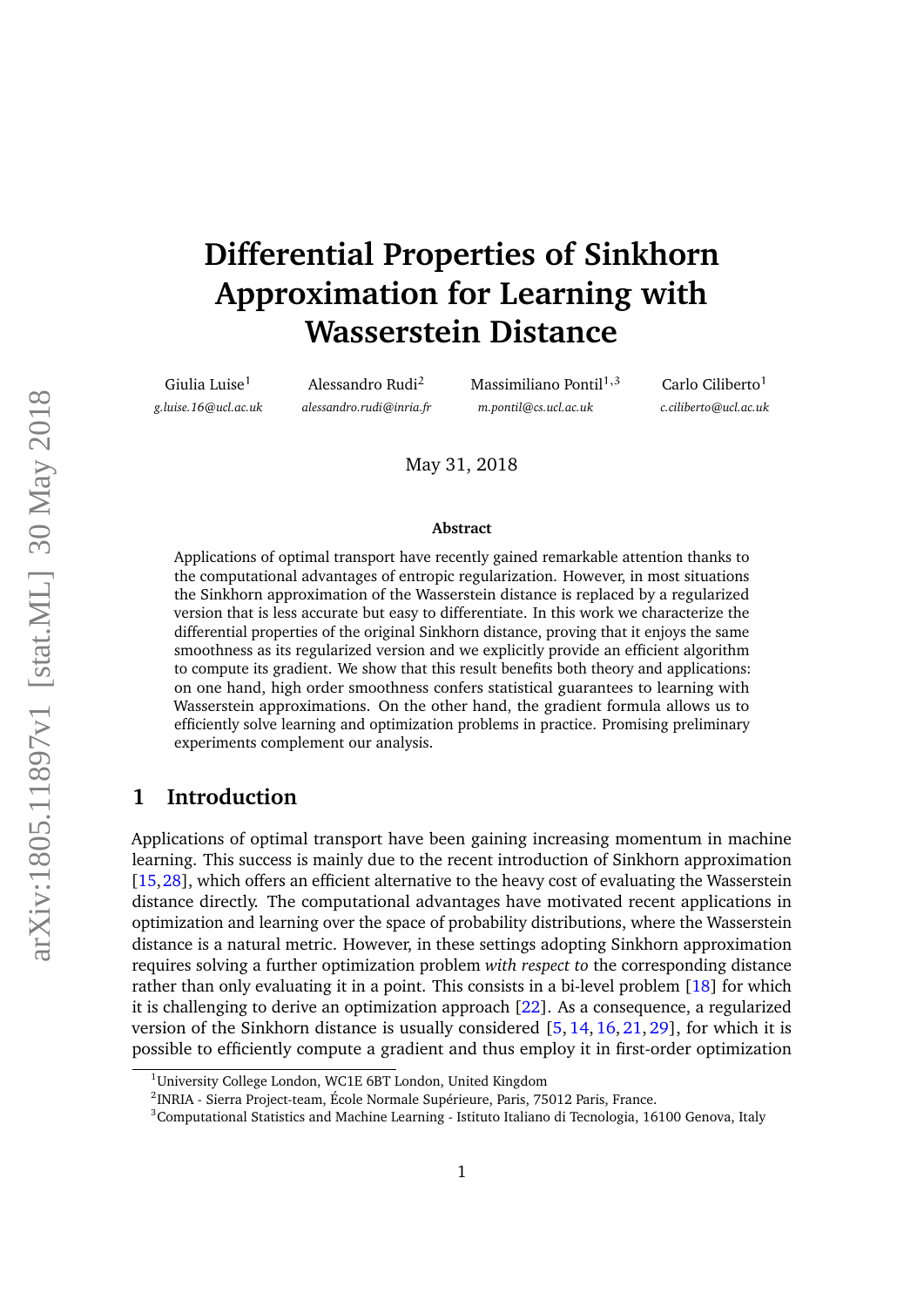methods [\[16\]](#page-14-4). More recently, also efficient automatic differentiation strategies have been proposed [\[9\]](#page-13-1), with applications ranging from dictionary learning [\[30\]](#page-15-2) to GANs [\[22\]](#page-14-2) and discriminat analysis [\[20\]](#page-14-6). A natural question is whether the easier tractability of this regularization is paid in terms of accuracy. Indeed, while as a direct consequence of [\[13\]](#page-14-7) it can be shown that the original Sinkhorn approach provides a sharp approximation to the Wasserstein distance [\[13\]](#page-14-7), the same is not guaranteed for its regularized version.

In this work we recall both theoretically and empirically that in optimization problems the original Sinkhorn distances is significantly more favorable than its regularized counterpart, which has been indeed noticed to have a tendency to find over-smooth solutions [\[39\]](#page-16-0). We take this as a motivation to study the differential properties of the sharp Sinkhorn with the goal of deriving a strategy to address optimization and learning problems over probability distributions. The principal contributions of this work are threefold. Firstly, we show that both Sinkhorn distances are smooth functions. Secondly, we provide an explicit formula to efficiently compute the gradient of the sharp Sinkhorn. As intended, this latter result allows us to adopt this function in applications such as approximating Wasserstein barycenters [\[16\]](#page-14-4), which to the best of our knowledge has not been investigated in this setting so far.

As a third main contribution, we provide a novel sound approach to the challenging problem of *learning with Sinkhorn loss*, recently considered in [\[21\]](#page-14-5). In particular, we leverage the smoothness of the Sinkhorn distance to study the generalization properties of a structured prediction estimator adapted from [\[11\]](#page-13-2) to this setting, proving consistency and finite sample bounds. Explicit knowledge of the gradient allows to solve the learning problem in practice. We provide preliminary empirical evidence of the effectiveness of the proposed approach.

# **2 Background: Optimal Transport and Wasserstein Distance**

We provide here a brief overview of the notions used in this work. Given our interest in the computational aspects of optimal transport metrics we refer the reader to [\[28\]](#page-15-0) for a more in depth introduction to the topic.

Optimal transport theory investigates how to compare probability measures over a domain X. Given a distance function  $d: X \times X \to \mathbb{R}$  between points on X (e.g. the Euclidean distance on  $X = \mathbb{R}^d$ ), the goal of optimal transport is to "translate" (or lift) it to distances between probability distributions *over* X. This allows to equip the space  $P(X)$  of probability measures on X with a metric referred to as *Wasserstein* distance, which, for any  $\mu, \nu \in \mathcal{P}(X)$ and  $p \ge 1$  is defined (see [\[36\]](#page-15-3)) as

<span id="page-1-0"></span>
$$
W_p^p(\mu, \nu) = \inf_{\pi \in \Pi(\mu, \nu)} \int_{X \times X} d^p(x, y) d\pi(x, y), \tag{1}
$$

where  $W_p^p$  denotes the p-th power of  $W_p$  and where  $\Pi(\mu, \nu)$  is the set of probability measures on the product space  $X \times X$  whose marginals coincide with  $\mu$  and  $\nu$ ; namely

$$
\Pi(\mu, \nu) = \left\{ \pi \in \mathcal{P}(X \times X) \quad \middle| \quad P_1 \sharp \pi = \mu, \quad P_2 \sharp \pi = \nu \right\},\tag{2}
$$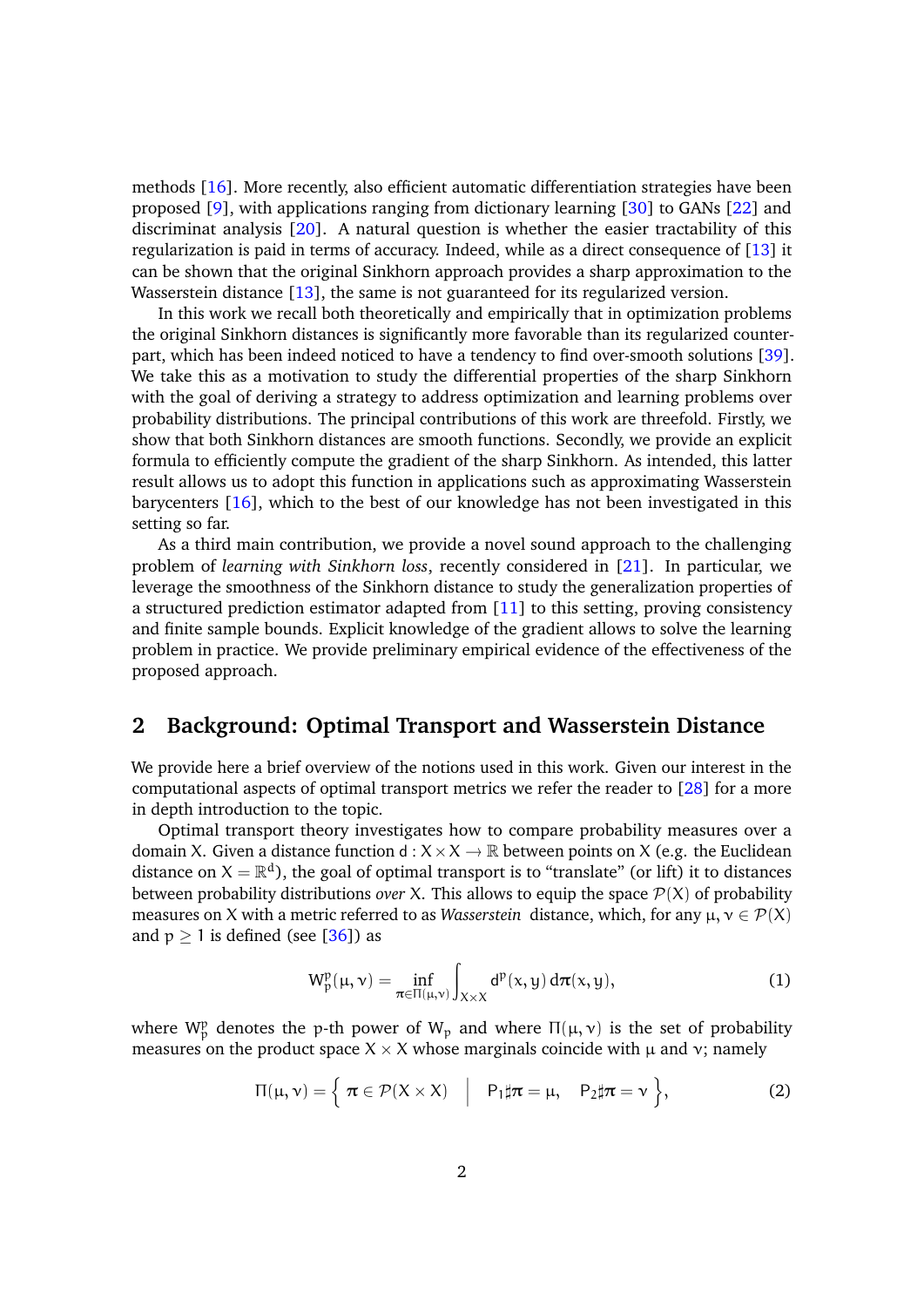with  $P_i(x_1, x_2) = x_i$  the projection operators for  $i = 1, 2$  and  $P_i \sharp \pi$  the push-forward of  $\pi$  [\[36\]](#page-15-3), namely P<sub>1</sub> $\sharp \pi = \pi(\cdot, X)$  and P<sub>2</sub> $\sharp \pi = \pi(X, \cdot)$ .

**Wasserstein Distance on Discrete Measures.** In the following we focus on measures with discrete support. In particular, we consider distributions  $\mu, \nu \in \mathcal{P}(X)$  that can be written as linear combinations  $\mu = \sum_{i=1}^n a_i \delta_{x_i}$  and  $\nu = \sum_{j=1}^m b_j \delta_{y_j}$  of Dirac's deltas centered on a finite number n and m of points  $(x_i)_{i=1}^n$  and  $(y_j)_{j=1}^m$  in X. In order for  $\mu$  and  $\nu$  to be probabilities, the vector weights  $a=(a_1,\ldots,a_n)^\top\in\Delta_{\mathfrak n}$  and  $b=(b_1,\ldots,b_m)^\top\in\Delta_{\mathfrak m}$  must belong respectively to the n and m-dimensional simplex, defined as

$$
\Delta_n = \left\{ p \in \mathbb{R}^n_+ \middle| p^\top \mathbb{1}_n = 1 \right\}
$$
 (3)

where  $\mathbb{R}^n_+$  is the set of vectors  $p\in\mathbb{R}^n$  with non-negative entries and  $\mathbb{1}_n\in\mathbb{R}^n$  denotes the vector of all ones, so that  $p^{\top} \mathbb{1}_n = \sum_{i=1}^n p_i$  for any  $p \in \mathbb{R}^n$ . In this setting, the evaluation of the Wasserstein distance corresponds to solving a network flow problem [\[8\]](#page-13-3) in terms of the weight vectors a and b

<span id="page-2-0"></span>
$$
W_p^p(\mu, \nu) = \min_{T \in \Pi(a, b)} \langle T, M \rangle \tag{4}
$$

where  $M \in \mathbb{R}^{n \times m}$  is the *cost matrix* with entries  $M_{ij} = d(x_i, y_j)^p$ ,  $\langle T, M \rangle$  is the Frobenius product  $Tr(T^{\top}M)$  and  $\Pi(a, b)$  denotes the *transportation polytope* 

<span id="page-2-1"></span>
$$
\Pi(a,b) = \{ T \in \mathbb{R}_+^{n \times m} \mid T1_m = a, TT1_n = b \},
$$
 (5)

which specializes  $\Pi(\mu, \nu)$  in [Eq. \(2\)](#page-1-0) to this setting and contains all possible joint probabilities with marginals "corresponding" to a and b. In the following, with some abuse of notation, we will denote by  $W_p(a, b)$  the Wasserstein distance between the two discrete measures  $\mu$  and  $\nu$  with corresponding weight vectors a and b.

**An Efficient Approximation of the Wasserstein Distance.** Solving the optimization in [Eq. \(4\)](#page-2-0) is computationally very expensive [\[15\]](#page-14-0). To overcome the issue, the following regularized version of the problem is considered,

$$
\widetilde{S}_{\lambda}(a,b)\;=\;\min_{T\in\Pi(a,b)}\;\left\langle T,M\right\rangle-\frac{1}{\lambda}h(T)\qquad\text{with}\qquad h(T)\;=\;-\sum_{i,j=1}^{n,m}T_{ij}(\log T_{ij}-1)\hspace{0.5cm}(6)
$$

where  $\lambda > 0$  is a regularization parameter. Indeed, as observed in [\[15\]](#page-14-0), the addition of the entropy h makes the problem significantly more amenable to computations. In particular, the optimization in [Eq. \(6\)](#page-2-1) can be solved efficiently via Sinkhorn's matrix scaling algorithm [\[31\]](#page-15-4). We refer to the function  $S_{\lambda}$  as the *regularized Sinkhorn* distance.

In contrast to the Wasserstein distance, the regularized Sinkhorn distance is differentiable (actually smooth, see [Thm. 2\)](#page-5-0) with respect to both entries a and b, hence particularly appealing for practical applications where the goal is to solve a minimization over probability spaces. Indeed, this distance has been recently used with success in settings related to *barycenter estimation* [\[1,](#page-13-4)[5,](#page-13-0)[16\]](#page-14-4), supervised learning [\[21\]](#page-14-5) and dictionary learning [\[29\]](#page-15-1).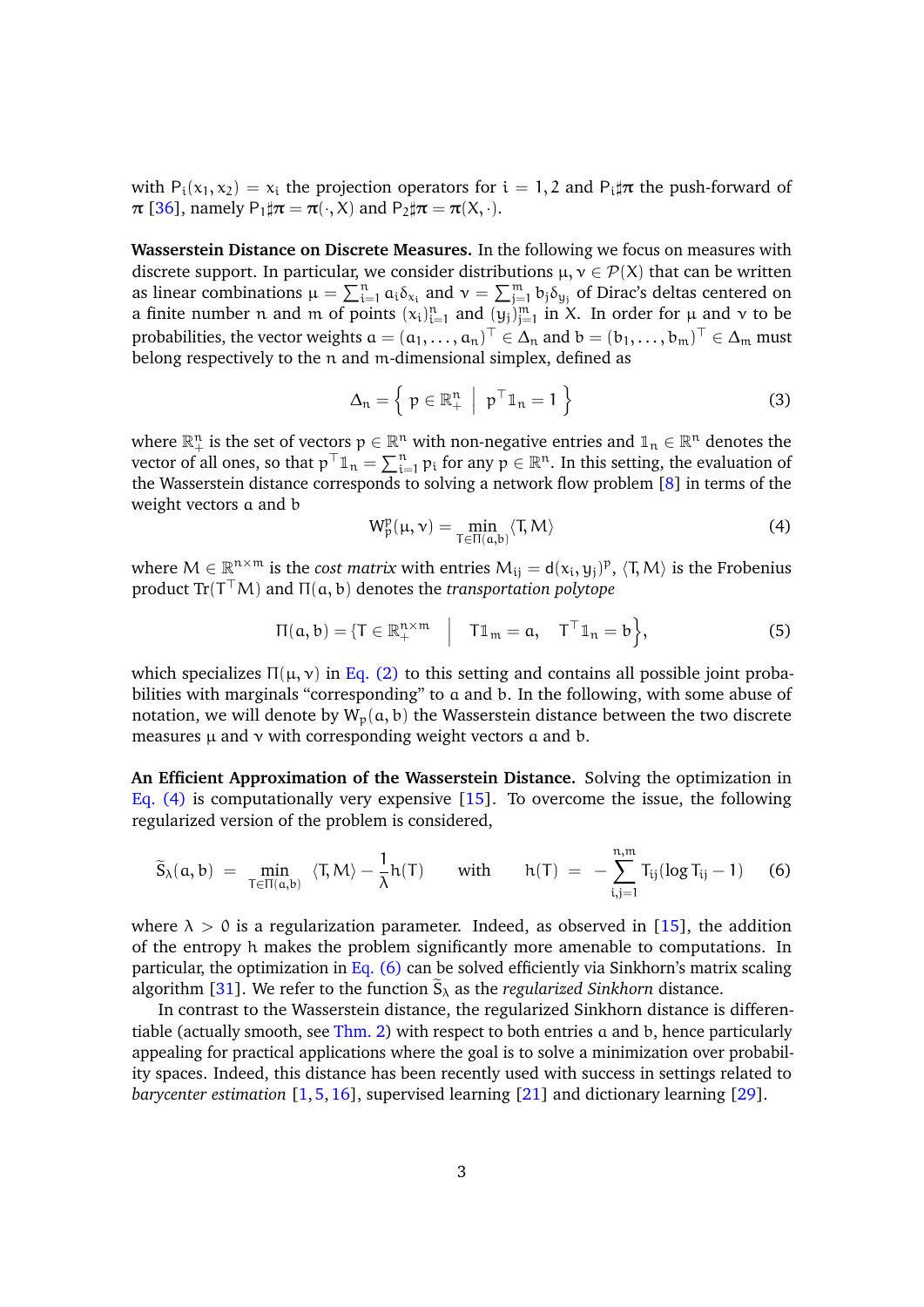#### <span id="page-3-3"></span>**3 Motivation: Better Approximation of the Wasserstein Distance**

The computational benefit provided by the regularized Sinkhorn distance is paid in terms of the approximation with respect to the Wasserstein distance. Indeed, the entropic term in [Eq. \(6\)](#page-2-1) perturbs the value of the original functional in [Eq. \(4\)](#page-2-0) by a term proportional to  $1/\lambda$ , leading to potentially very different behaviours of the two functions [\(Example 1](#page-4-0) illustrates this effect in practice). In this sense, a natural candidate for a better approximation is

<span id="page-3-0"></span>
$$
S_{\lambda}(a,b) = \langle T_{\lambda}, M \rangle \quad \text{with} \quad T_{\lambda} = \underset{T \in \Pi(a,b)}{\text{argmin}} \langle T, M \rangle - \frac{1}{\lambda} h(T) \quad (7)
$$

that corresponds to eliminating the contribution of the entropic regularizer  $h(T_\lambda)$  from  $\tilde{S}_\lambda$ *after* the transport plan  $T_{\lambda}$  has been obtained. The function  $S_{\lambda}$  was originally introduced in [\[15\]](#page-14-0) as the Sinkhorn distance, although recent literature on the topic has often adopted this name for the regularized version Eq.  $(6)$ . To avoid confusion, in the following we will refer to  $S_\lambda$  as the *sharp Sinkhorn* distance. Note that we will interchangeably use the notations  $S_{\lambda}(\alpha, b)$  and  $S_{\lambda}(\mu, \nu)$  where clear from the context.

The function  $S_\lambda$  defined in [Eq. \(7\)](#page-3-0) is nonnegative and safisfies the triangular inequality. However,  $S_\lambda(\alpha, \alpha) \neq 0$ , and hence  $S_\lambda$  is not -strictly speaking- a distance on  $\Delta_n$ . As shown in [\[15\]](#page-14-0)(Thm. 1), it sufficies to multiply  $S_\lambda(a, b)$  by  $\mathbf{1}_{a \neq b}$  to recover an actual distance which satisfies all the axioms. Despite this fact, with some sloppiness we will refer to  $S_\lambda$ itself as Sinkhorn *distance*.

As the intuition suggests, the absence of the entropic term  $h(T_\lambda)$  is reflected in a faster rate at approximating the Wasserstein distance. The following result makes this point precise.

<span id="page-3-1"></span>**Proposition 1.** Let  $\lambda > 0$ . For any pair of discrete measures  $\mu, \nu \in \mathcal{P}(X)$  with respective *weights*  $a \in \Delta_n$  *and*  $b \in \Delta_m$ *, we have* 

$$
\left| S_{\lambda}(\mu, \nu) - W(\mu, \nu) \right| \leq c_1 e^{-\lambda} \qquad \left| \tilde{S}_{\lambda}(\mu, \nu) - W(\mu, \nu) \right| \leq c_2 \lambda^{-1}, \qquad (8)
$$

*where*  $c_1$ ,  $c_2$  *are constants independent of*  $\lambda$ , *depending on the support of*  $\mu$  *and*  $\nu$ *.* 

The proof of [Prop. 1](#page-3-1) is a direct consequence of the result in [\[13\]](#page-14-7) (Prop. 5.1), which proves the exponential convergence of  $T_{\lambda}$  in [Eq. \(7\)](#page-3-0) to the optimal plan of W with maximum entropy, namely

<span id="page-3-2"></span>
$$
T_{\lambda} \to T^* = \operatorname{argmax} \left\{ h(T) \mid T \in \Pi(a, b) \quad \langle T, M \rangle = W(\mu, \nu) \right\}
$$
(9)

as  $\lambda \to +\infty$ . While the sharp Sinkhorn distance S<sub> $\lambda$ </sub> preserves the rate of converge of T<sub> $\lambda$ </sub>, the extra term  $\lambda^{-1}h(T_\lambda)$  in the definition of the regularized Sinkhorn distance  $\widetilde{S}_\lambda$  causes the slower rate. In particular, Eq.  $(8)$  (Right) is a direct consequence of  $[17]$  (Prop. 2.1). In the appendix we provide more context on the derivation of the two inequalities.

[Prop. 1](#page-3-1) suggests that, given a fixed  $\lambda$ , the sharp Sinkhorn distance can offer a more accurate approximation of the Wasserstein distance. This intuition is further supported by [Example 1](#page-4-0) where we compare the behaviour of the two approximations on the problem of finding an optimal transport barycenter of probability distributions.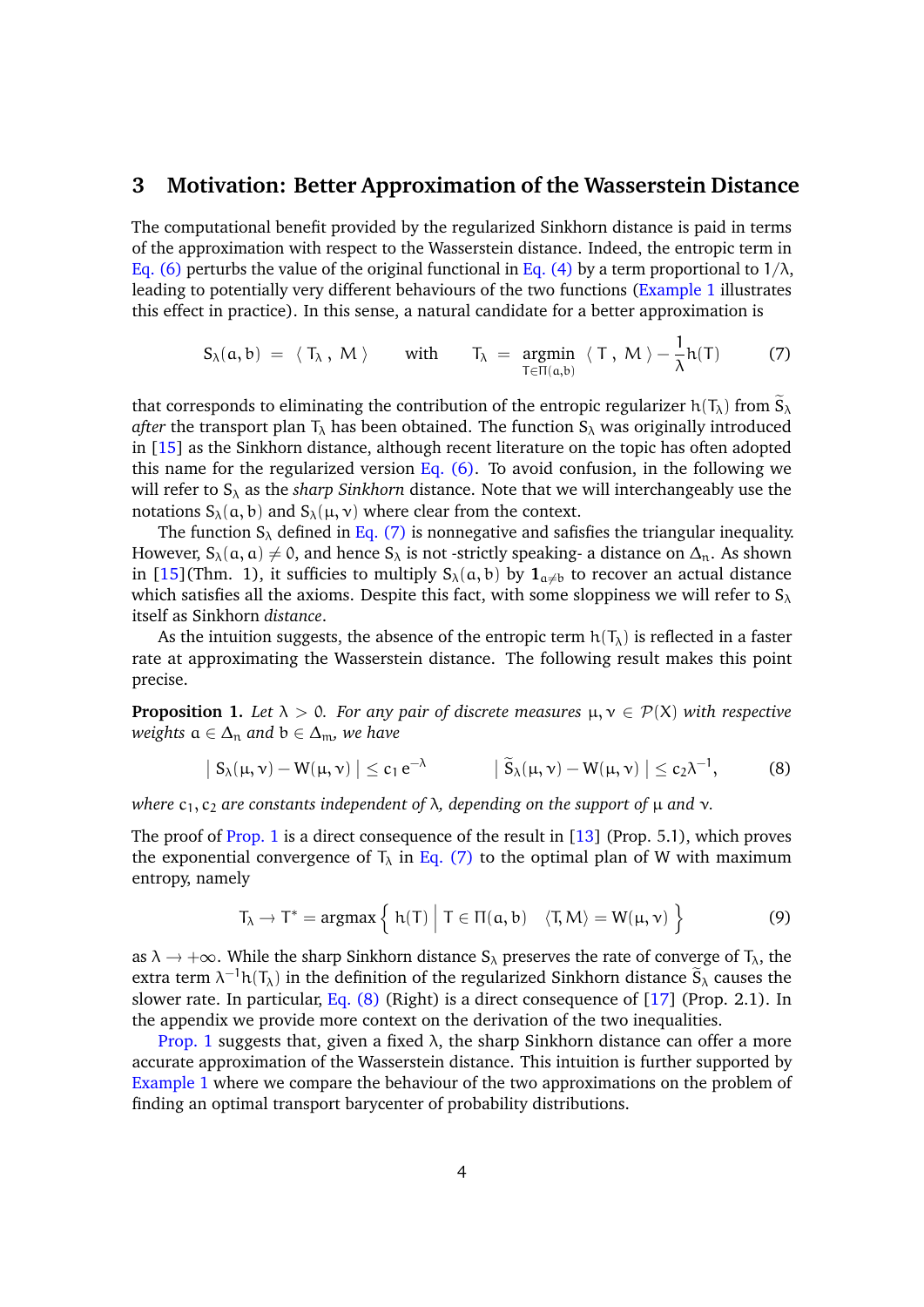<span id="page-4-2"></span>

Figure 1: Comparison of the sharp (Blue) and regularized (Orange) barycenters of two Dirac's deltas (Black) centered in 0 and 20 for different values of  $\lambda$ .

**Wasserstein Barycenters**. Finding the barycenter of a set of discrete probability measures  $D = (v_i)_{i=1}^{\ell}$  is a challenging problem in applied optimal transport settings [\[16\]](#page-14-4). The *Wasserstein barycenter* is defined as

<span id="page-4-1"></span>
$$
\mu_W^* = \underset{\mu}{\text{argmin}} \ \mathcal{B}_W(\mu, \mathcal{D}), \qquad \qquad \mathcal{B}_W(\mu, \mathcal{D}) = \sum_{i=1}^{\ell} \alpha_i \ W(\mu, \nu_i), \qquad \qquad (10)
$$

namely the point  $\mu^*_W$  minimizing the weighted average distance between all distributions in the set  $D$ , with  $\alpha_i$  scalar weights. Finding the Wasserstein barycenter is computationally very expensive and the typical approach is to approximate it with the barycenter  $\tilde{\mu}^*_{\lambda}$ , obtained by substituting the Wasserstein distance W with the regularized Sinkhorn distance  $\widetilde{S}_{\lambda}$  in the the objective functional of [Eq. \(10\).](#page-4-1) However, in light of the result in [Prop. 1,](#page-3-1) it is natural to ask whether the corresponding baricenter  $\mu^*_\lambda$  of the sharp Sinkhorn distance  $S_{\lambda}$  could provide a better estimate of the Wasserstein one. While we defer an empirical comparison of the two barycenters to [Sec. 6,](#page-11-0) here we consider a simple scenario in which the sharp Sinkhorn can be proved to be a significantly better approximation of the Wasserstein distance.

<span id="page-4-0"></span>**Example 1** (Barycenter of two Deltas)**.** *We consider the problem of estimating the barycenter of two Dirac's deltas*  $\mu_1 = \delta_z, \mu_2 = \delta_y$  *centered at*  $z = 0$  *and*  $y = n$  *with*  $z, y \in \mathbb{R}$  *and* n *an even integer. Let*  $X = \{x_0, \ldots, x_n\} \subset \mathbb{R}$  *be the set of all integers between* 0 *and n and* M *the cost matrix with squared Euclidean distances. Assuming uniform weights*  $\alpha_1 = \alpha_2$ , *it is well-known that the Wasserstein barycenter is the delta centered on the euclidean mean of* z and y,  $\mu^*_W = \delta_{\frac{Z+Y}{2}}$ . A direct calculation (see Appendix [A\)](#page-17-0) shows instead that the regularized  $Sinkhorn$  barycenter  $\tilde{\mu}^*_{\lambda} = \sum_{i=0}^n a_i \delta_{x_i}$  tends to spread the mass across all  $x_i \in X$ , accordingly *to the amount of regularization,*

$$
a_i \propto e^{-\lambda((z-x_i)^2 + (y-x_i)^2)/2} \qquad i = 0, \ldots, n,
$$
 (11)

*behaving similarly to a (discretized) Gaussian with standard deviation of the same order of the regularization* λ −1 *. On the contrary, the* sharp *Sinkhorn barycenter equals the Wasserstein one, namely*  $\mu_{\lambda}^{*} = \mu_{W}^{*}$  for every  $\lambda > 0$ . An example of this behavior is reported in [Fig. 1.](#page-4-2)

**Main Challenges of the Sharp Sinkhorn.** The example above, together with [Prop. 1,](#page-3-1) provides a strong argument in support of adopting the sharp Sinkhorn distance over its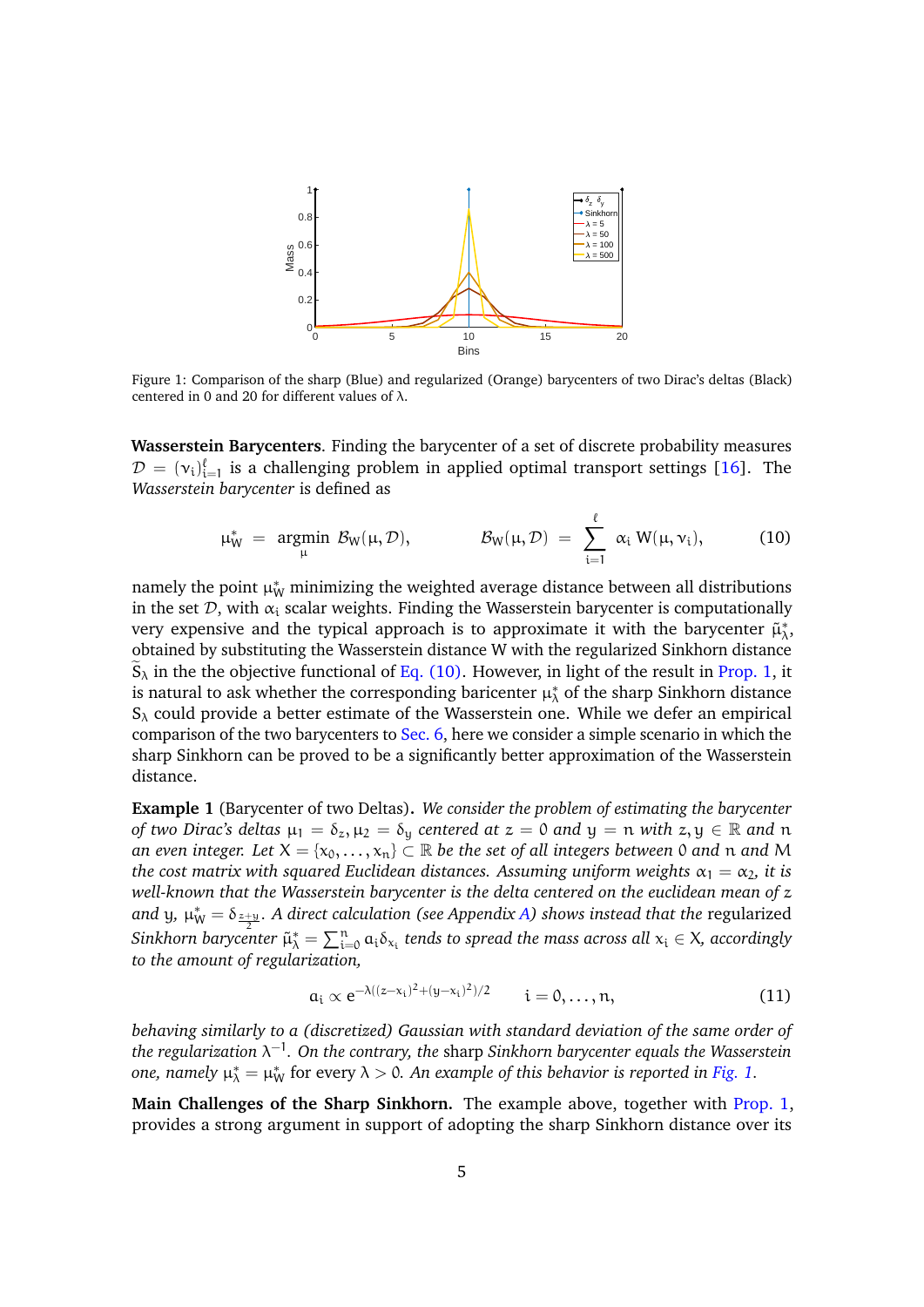regularized version. However, while the gradient of the regularized Sinkhorn distance can be easily computed (see [\[16\]](#page-14-4) or [Sec. 4\)](#page-5-1) and therefore it is possible to address optimization problems such as the barycenter in Eq.  $(10)$  with first-order methods (e.g. gradient descent), an explicit form for the gradient of the sharp Sinkhorn distance has not been considered. Also, approaches based on automatic differentiation have been recently adopted to compute the gradient of a variant of  $S_{\lambda}$ , where the plan  $T_{\lambda}$  is the one obtained after a fixed number L of iterations  $[20, 22, 22, 30]$  $[20, 22, 22, 30]$  $[20, 22, 22, 30]$ . These methods have been observed to be both computationally very efficient and also very effective in practice on a number of machine learning applications. However, in this work we are interested in investigating the analytic properties of the gradient of the sharp Sinkhorn distance, for which we provide an explicit algorithm in the following.

# <span id="page-5-1"></span>**4 Differential Properties of Sinkhorn Distances**

In this section we present two main results of this work, namely a proof of the smoothness of the two Sinkhorn distances introduced above, and the explicit derivation of a formula for the gradient  $S_{\lambda}$ . These results will be key to employ the sharp Sinkhorn distance in practical applications. The results are obtained leveraging the Implicit Function Theorem [\[19\]](#page-14-9) via a proof technique analogous to that in  $[6,10,20]$  $[6,10,20]$  $[6,10,20]$  which we outline in this section and discuss in detail in the appendix.

<span id="page-5-0"></span>**Theorem 2.** *For any*  $\lambda > 0$ *, the Sinkhorn distances*  $\widetilde{S}_{\lambda}$  *and*  $S_{\lambda} : \Delta_n \times \Delta_n \to \mathbb{R}$  *are*  $C^{\infty}$  *in the interior of their domain.*

[Thm. 2](#page-5-0) guarantees both Sinkhorn distances to be infinitely differentiable. In [Sec. 5](#page-8-0) this result will allow us to derive an estimator for supervised learning with Sinkhorn loss and characterize its corresponding statistical properties (i.e. universal consistency and learning rates). The proof of [Thm. 2](#page-5-0) is instrumental to derive a formula for the gradient of  $S_\lambda$ . We discuss here its main elements and steps while referring to the supplementary material for the complete proof.

*Sketch of the proof.* The proof of [Thm. 2](#page-5-0) hinges on the characterization of the (Lagrangian) dual problem of the regularized Sinkhorn distance in [Eq. \(6\).](#page-2-1) This can be formulated (see e.g. [\[15\]](#page-14-0)) as

$$
\max_{\alpha,\beta} \mathcal{L}_{a,b}(\alpha,\beta), \qquad \mathcal{L}_{a,b}(\alpha,\beta) = \alpha^{\top} a + \beta^{\top} b - \frac{1}{\lambda} \sum_{i,j=1}^{n,m} e^{-\lambda(M_{ij} - \alpha_i - \beta_j)}
$$
(12)

with dual variables  $\alpha \in \mathbb{R}^n$  and  $\beta \in \mathbb{R}^m$ .

By Sinkhorn's scaling theorem [\[31\]](#page-15-4), the optimal primal solution  $T_{\lambda}$  in [Eq. \(7\)](#page-3-0) can be obtained from the dual solution  $(\alpha_*, \beta_*)$  of [Eq. \(12\)](#page-5-2) as

<span id="page-5-3"></span><span id="page-5-2"></span>
$$
T_{\lambda} = \text{diag}(e^{\lambda \alpha_*}) e^{-\lambda M} \text{ diag}(e^{\lambda \beta_*}), \qquad (13)
$$

where for any  $v \in \mathbb{R}^n$ , the vector  $e^v \in \mathbb{R}^n$  denotes the element-wise exponentiation of v (analogously for matrices) and diag(v)  $\in \mathbb{R}^{n \times n}$  is the diagonal matrix with diagonal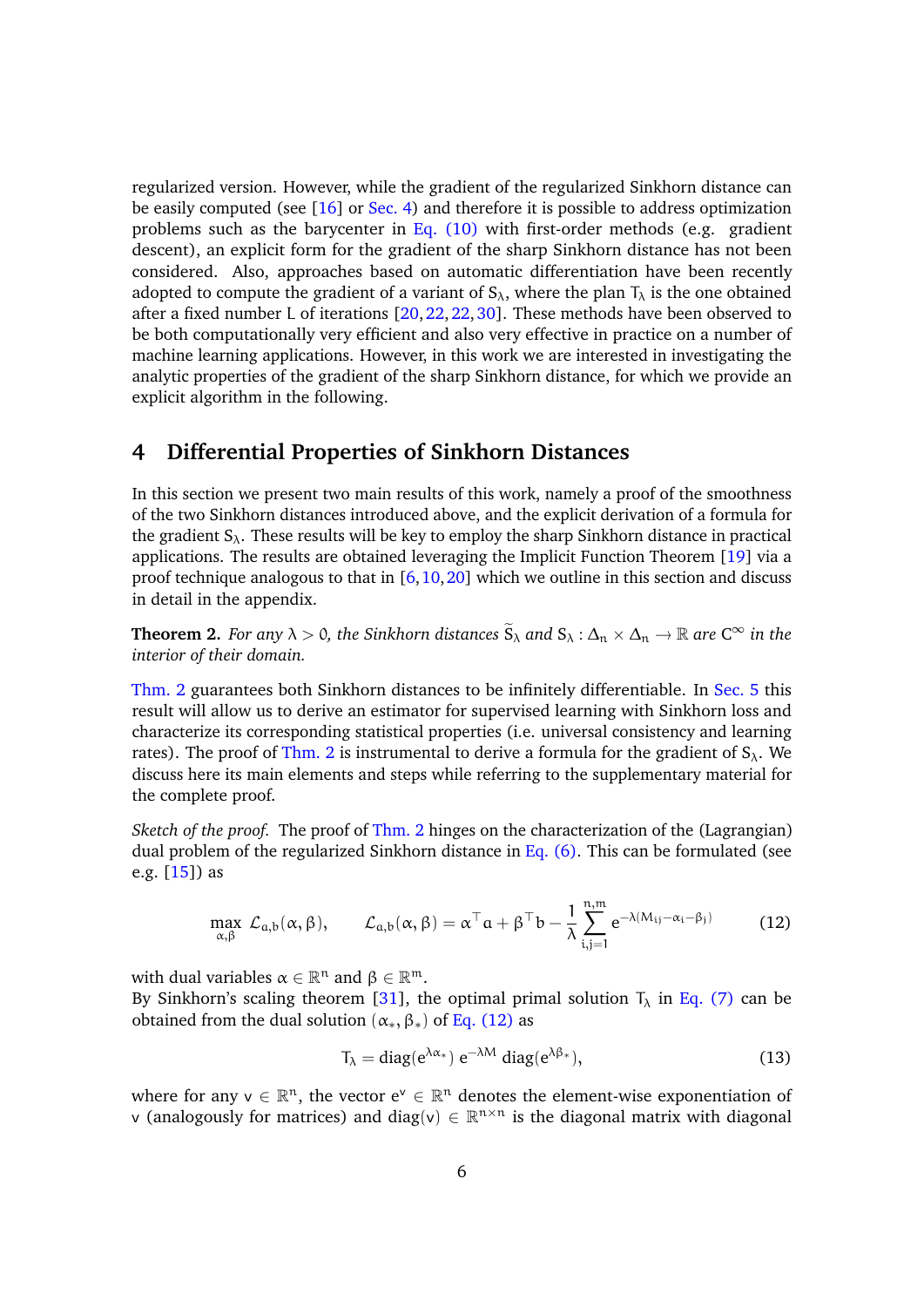corresponding to v.

Since both Sinkhorn distances are smooth functions of  $T_{\lambda}$ , it is sufficient to show that  $T_{\lambda}(\mathfrak{a},\mathfrak{b})$  itself is smooth as a function of a and b. Given the characterization of [Eq. \(13\)](#page-5-3) in terms of the dual solution, this amounts to prove that  $\alpha_*(a, b)$  and  $\beta_*(a, b)$  are smooth with respect to  $(a, b)$ , which is the most technical step of the proof and can be shown leveraging the Implicit Function Theorem [\[19\]](#page-14-9). Indeed, the dual variables  $\alpha_*(a, b)$  and  $\beta_*(a, b)$  are obtained as argmax of the strictly convex function  $\mathcal{L}$  [Eq. \(12\).](#page-5-2) The argmax corresponds to a stationary point of the gradient, which means  $\nabla_{\alpha,\beta} \mathcal{L}(\alpha_*, \beta_*) = 0$ . The last part of the proof consists in applying the Implicit Function Theorem to the function  $\nabla_{\alpha,\beta}\mathcal{L}$ . Note that the theorem can be applied thanks to the strict convexity of  $\mathcal{L}$ , which guarantess that the Jacobian of  $\nabla_{\alpha,\beta} \mathcal{L}$ , which is the Hessian of  $\mathcal{L}$  is invertible. All the details are discussed at length in the Appendix.

**The gradient of Sinkhorn distances**. We now discuss how to derive the gradient of Sinkhorn distances with respect to one of the two variables. In both cases, the dual problem introduced in Eq.  $(12)$  plays a fundamental role. In particular, as pointed out in [\[16\]](#page-14-4), the gradient of the regularized Sinkhorn distance can be obtained directly from the dual solution as  $\nabla_{\alpha} \widetilde{S}_{\lambda}(\alpha, b) = \alpha_*(\alpha, b)$ , for any  $\alpha \in \mathbb{R}^n$  and  $b \in \mathbb{R}^m$ . This characterization is possible because of well-known properties of primal and dual optimization problems [\[8\]](#page-13-3). The sharp Sinkhorn distance does not have a formulation in terms of a dual problem and therefore a similar argument does not apply. Nevertheless, we show here that it is still possible to obtain its gradient in closed form in terms of the dual solution.

<span id="page-6-0"></span>**Theorem 3.** Let  $M \in \mathbb{R}^{n \times m}$  be a cost matrix,  $a \in \Delta_n$ ,  $b \in \Delta_m$  and  $\lambda > 0$ . Let  $\mathcal{L}_{a,b}(\alpha, \beta)$  be *defined as in Eq. [\(12\)](#page-5-2), with argmax in*  $(\alpha_*, \beta_*)$ *. Let*  $T_\lambda$  *be defined as in Eq. [\(13\)](#page-5-3). Then,* 

<span id="page-6-2"></span><span id="page-6-1"></span>
$$
\nabla_{a} S_{\lambda}(a, b) = P_{T\Delta_{n}}(A L \mathbb{1}_{m} + B \bar{L}^{\top} \mathbb{1}_{n})
$$
(14)

where  $L = T_\lambda \odot M \in \R^{n \times m}$  is the entry-wise multiplication between  $T_\lambda$  and  $M$  and  $\bar{\sf L} \in \R^{n \times m-1}$  $\mathfrak{c}$  *orresponds to* L with the last column removed. The terms  $\mathsf{A} \in \mathbb{R}^{n \times n}$  and  $\mathsf{B} \in \mathbb{R}^{n \times m-1}$  are

$$
[A \ B] = -\lambda \ D \ \left[ \ \nabla^2_{(\alpha,\beta)} \mathcal{L}_{a,b}(\alpha_*,\beta_*) \ \right]^{-1}, \tag{15}
$$

with  $D = [I \ 0]$  the matrix concatenating the  $n \times n$  identity matrix I and the matrix  $\mathbf{0} \in \mathbb{R}^{n \times m-1}$ *with all entries equal to zero. The operator*  $P_{T\Delta n}$  *denotes the projection onto the tangent plane*  $T\Delta_n = \{x \in \mathbb{R}^n : \sum_{i=1}^n x_i = 0\}$  to the simplex  $\Delta_n$ .

The proof of [Thm. 3](#page-6-0) can be found in the supplementary material (Sec. [C\)](#page-19-0). The result is obtained by first noting that the gradient of  $S_\lambda$  is characterized (via the chain rule) in terms of the the gradients  $\nabla_a \alpha_*(a, b)$  and  $\nabla_a \beta_*(a, b)$  of the dual solutions. The main technical step of the proof is to show that these gradients correspond respectively to the terms A and B defined in [Eq. \(15\).](#page-6-1)

To obtain the gradient of  $S_\lambda$  in practice, it is necessary to compute the Hessian  $\nabla^2_{(\alpha,\beta)}\mathcal{L}_{a,b}(\alpha_*,\beta_*)$  of the dual functional. A direct calculation shows that this corresponds to the matrix

<span id="page-6-3"></span>
$$
\nabla^2_{(\alpha,\beta)} \mathcal{L}(\alpha_*, \beta_*) = \begin{bmatrix} \text{diag}(\alpha) & \bar{\mathsf{T}}_{\lambda} \\ \bar{\mathsf{T}}_{\lambda}^{\ \top} & \text{diag}(\bar{\mathsf{b}}) \end{bmatrix},\tag{16}
$$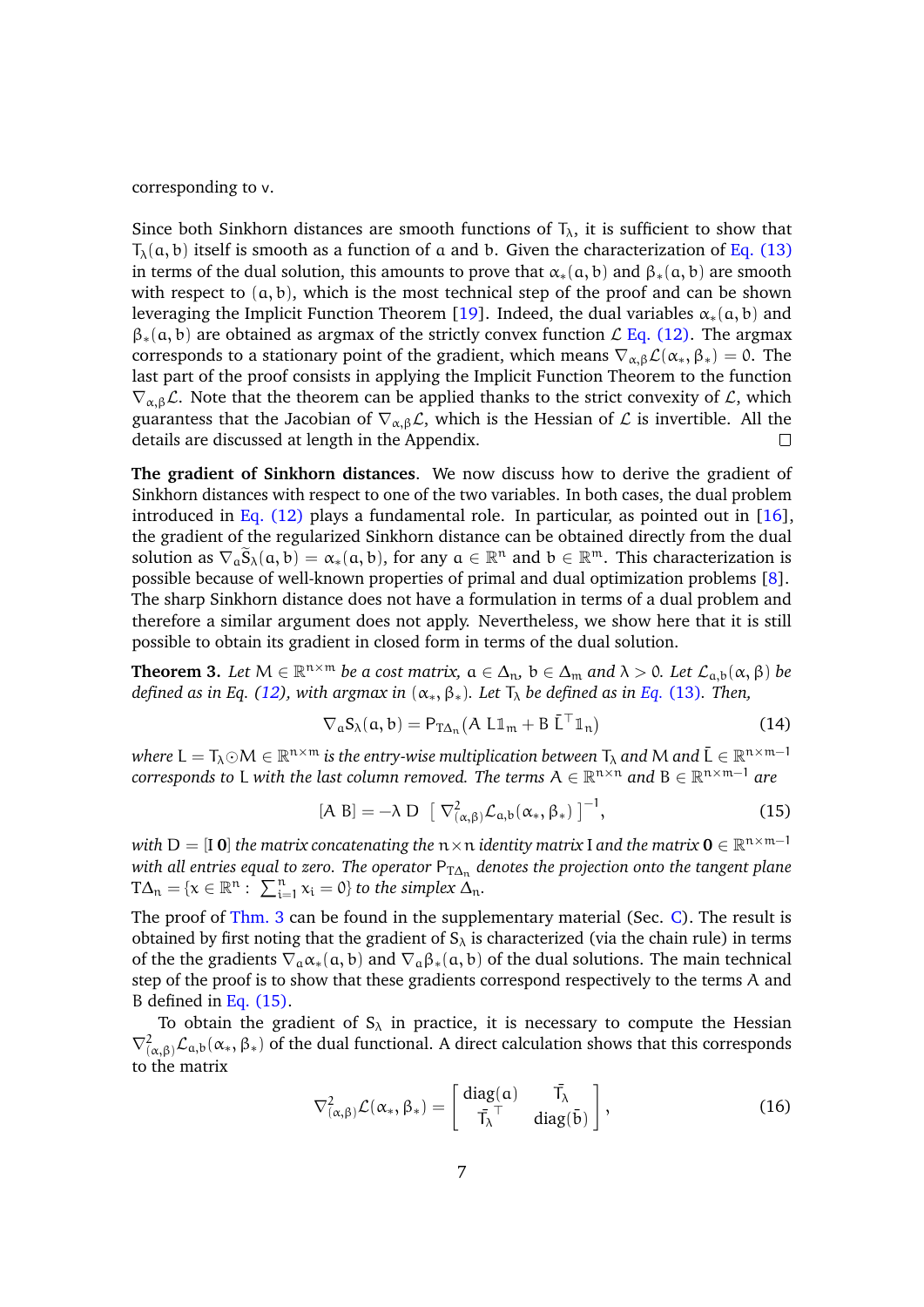<span id="page-7-0"></span>**Algorithm 1** Computation of  $\nabla_{\alpha}S_{\lambda}(\alpha, b)$ 

**Input:**  $a \in \Delta_n$ ,  $b \in \Delta_m$ , cost matrix  $M \in \mathbb{R}_+^{n,m}$ ,  $\lambda > 0$ .

 $T = \text{SINKHORN}(\alpha, \mathbf{b}, \mathbf{M}, \lambda), \quad \bar{T} = T_{1:n,1:(m-1)}$  $L = T \odot M,$   $\tilde{L} = L_{1:n,1:(m-1)}$  $D_1 = \text{diag}(\mathsf{T} \mathbb{1}_{\mathfrak{m}}), \quad D_2 = \text{diag}(\mathsf{T}^\top \mathbb{1}_{\mathfrak{m}})^{-1}$  $H = D_1 - \overline{T}D_2\overline{T}^T$ ,  $f = -L\mathbb{1}_m + \overline{T}D_2\overline{L}^\top\mathbb{1}_n$  $g = H^{-1} f$ 

**Return:**  $g - \mathbb{1}_n(g^{\top} \mathbb{1}_n)$ 

<span id="page-7-1"></span>

Figure 2: Nested Ellipses: (Left) Sample input data. (Middle) Regularized (Right) sharp Sinkhorn barycenters.

where  $\bar{T}_{\lambda}$  (equivalently  $\bar{b}$ ) corresponds to  $T_{\lambda}$  (respectively b) with the last column (element) removed. See the supplementary material (Sec. [C\)](#page-19-0) for the details of this derivation.

From the discussion above, it follows that the gradient of  $S_\lambda$  can be obtained in closed form in terms of the transport plan  $T_{\lambda}$ . [Alg. 1](#page-7-0) reports an efficient approach to perform this operation. The algorithm can be derived by simple algebraic manipulation of [Eq. \(14\),](#page-6-2) given the characterization of the Hessian in Eq.  $(16)$ . We refer to the supplementary material for the detailed derivation of the algorithm.

**Barycenters with the sharp Sinkhorn.** Using [Alg. 1](#page-7-0) we can now apply the accelerated gradient descent approach proposed in  $[16]$  to find barycenters with respect to the sharp Sinkhorn distance. [Fig. 2](#page-7-1) reports a qualitative experiment inspired by the one in  $[16]$ , with the goal of comparing the two Sinkhorn barycenters. We considered 30 images of random nested ellipses on a  $50 \times 50$  grid. We interpret each image as a distribution with support on pixels. The cost matrix is given by the squared Euclidean distances between pixels. [Fig. 2](#page-7-1) shows some examples images in the dataset and the corresponding barycenters of the two Sinkhorn distances. While the barycenter  $\tilde{\mu}^*_{\lambda}$  of  $\tilde{S}_{\lambda}$  suffers a blurry effect, the  $S_{\lambda}$  barycenter  $\mu_{\lambda}^{*}$  is very sharp, suggesting a better estimate of the ideal one.

We conclude this section with a computational consideration on the two methods.

<span id="page-7-2"></span>**Remark 1** (Computations)**.** *We compare the computational complexity of evaluating the*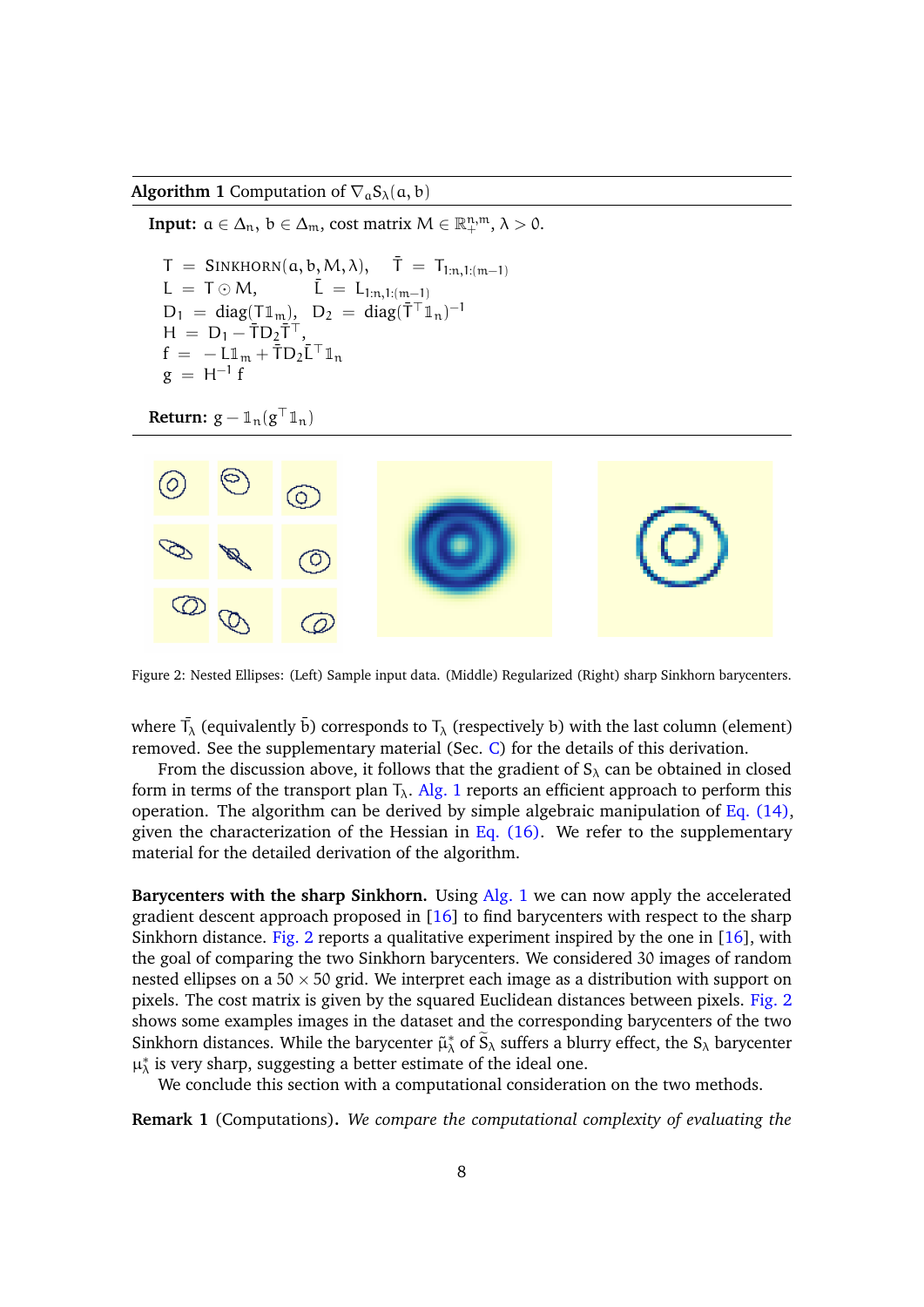*gradients of*  $\widetilde{S}_{\lambda}$  *and*  $S_{\lambda}$ *. Both gradients rely on the solution of the Sinkhorn problem in Eq.* [\(6\)](#page-2-1)*, which requires* O(nmε<sup>-2</sup>λ) *operations to achieve an ε-accurate solution (this is easily derived from [\[1\]](#page-13-4), see supplementary material). While the gradient of*  $\tilde{S}_{\lambda}$  *does not require further operations, the gradient of*  $S_\lambda$  *requires the inversion of an*  $n \times n$  *matrix as stated in [Alg. 1.](#page-7-0) However, since the matrix to be inverted is a sum of a diagonal matrix and a low-rank matrix, the inversion requires* O(nm<sup>2</sup> ) *operations (e.g. using Woodbury matrix identity), for a total cost of the gradient equal to* O(nm( <sup>−</sup>2λ + m))*. Even for very large* n*, [Alg. 1](#page-7-0) is still efficient in all those settings where* m << n*.*

*Moreover, note that the most expensive additional operations consist of matrix multiplications and the inversion of a positive definite matrix, which are very efficiently implemented on modern machines. Indeed, in our experiments the Sinkhorn algorithm was always the most expensive component of the computation. It is important to notice however that in practical applications both routines can be parallelized, and several ideas can be exploited to lower the computational costs of either algorithms depending on the problem structure (see for instance the* convolutional Wasserstein distance *in [\[32\]](#page-15-5)). Therefore, depending on the setting, the computation of the gradient of the sharp Sinkhorn could be comparable or significantly slower than the regularized Sinkhorn or the automatic differentiation considered in [\[22\]](#page-14-2)*.

## <span id="page-8-0"></span>**5 Learning with Sinkhorn Loss Functions**

Given the characterization of smoothness for both Sinkhorn distances, in this section we focus on a specific application: supervised learning with a Sinkhorn loss function. Indeed, the result of [Thm. 2](#page-5-0) will allow to characterize the statistical guarantees of an estimator devised for this problem in terms of its universal consistency and learning rates. Supervised learning with the (regularized) Sinkhorn loss was originally considered in [\[21\]](#page-14-5), where an empirical risk minimization approach was adopted. In this work we take a structured prediction perspective [\[4\]](#page-13-7). This will allow us to study a learning algorithm with strong theoretical guarantees that can be efficiently applied in practice.

**Problem Setting.** Let  $\mathcal{X}$  be an input space and  $\mathcal{Y} = \Delta_n$  a set of histograms. As it is standard in supervised learning settings, the goal is to approximate a minimizer of the *expected risk*

$$
\min_{f:\mathcal{X}\to\mathcal{Y}} \mathcal{E}(f), \qquad \qquad \mathcal{E}(f) = \int_{\mathcal{X}\times\mathcal{Y}} \mathcal{S}(f(x), y) \, d\rho(x, y) \tag{17}
$$

given a finite number of training points  $(x_i, y_i)_{i=1}^{\ell}$  independently sampled from the unknown distribution  $\rho$  on  $\mathcal{X} \times \mathcal{Y}$ . The loss function  $\mathcal{S} : \mathcal{Y} \times \mathcal{Y} \to \mathbb{R}$  measures prediction errors and in our setting corresponds to either  $S_\lambda$  or  $S_\lambda$ .

**Structured Prediction Estimator.** Given a training set  $(x_i, y_i)_{i=1}^{\ell}$ , we consider  $\hat{f}: \mathcal{X} \to \mathcal{Y}$ the structured prediction estimator proposed in  $[11]$ , defined such that

<span id="page-8-2"></span><span id="page-8-1"></span>
$$
\hat{f}(x) = \underset{y \in \mathcal{Y}}{\operatorname{argmin}} \sum_{i=1}^{\ell} \alpha_i(x) \mathcal{S}(y, y_i)
$$
(18)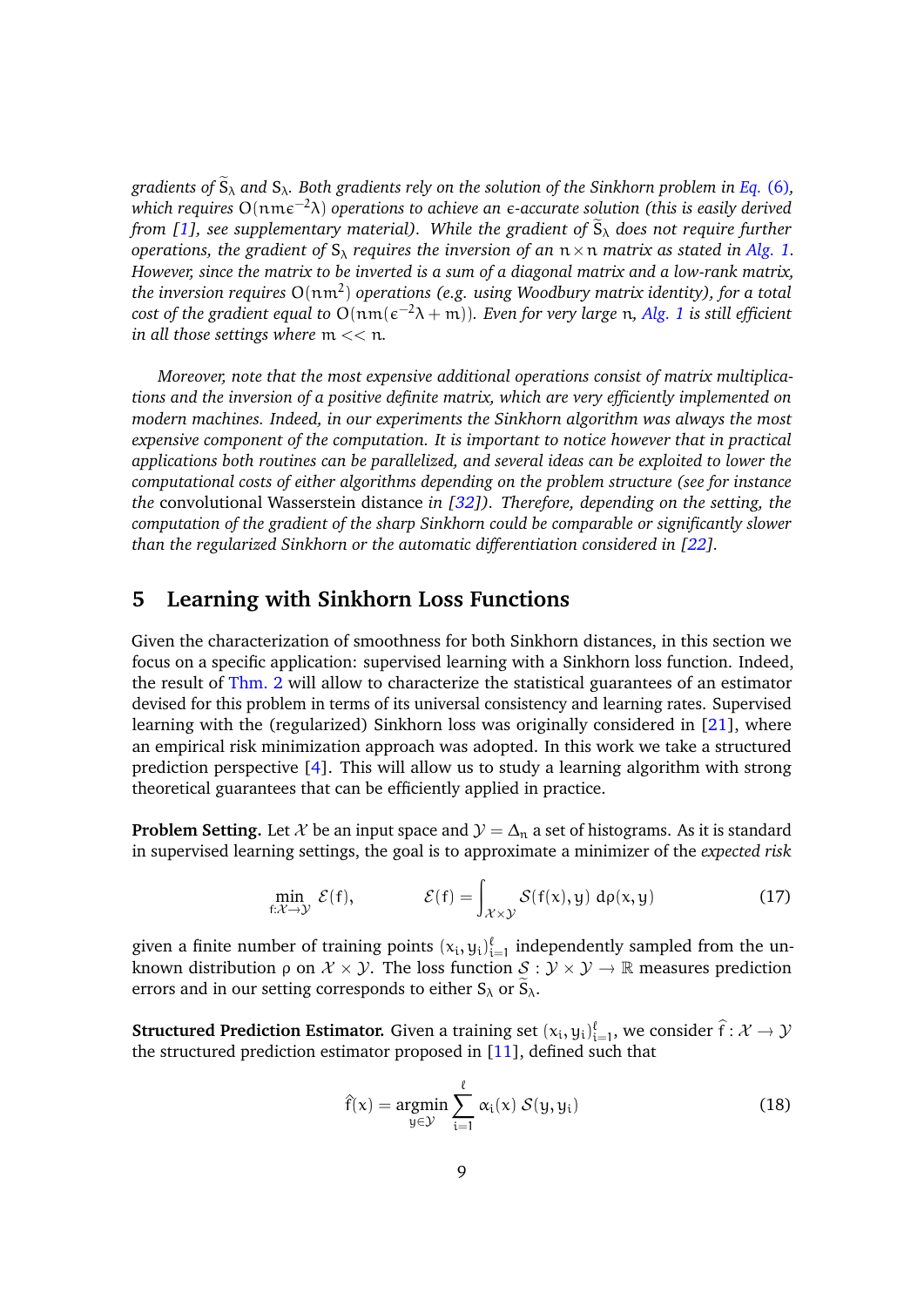for any  $x \in \mathcal{X}$ . The weights  $\alpha_i(x)$  are learned from the data and can be interpreted as scores suggesting the candidate output distribution y to be close to a specific output distribution y<sup>i</sup> observed in training *according to the metric* S. While different learning strategies can be adopted to learn the  $\alpha$  scores, we consider the kernel-based approach in [\[11\]](#page-13-2). In particular, given a positive definite kernel  $k : \mathcal{X} \times \mathcal{X} \to \mathbb{R}$  [\[3\]](#page-13-8), we have

<span id="page-9-2"></span>
$$
\alpha(x) = (\alpha_1(x), \dots, \alpha(x))^{\top} = (K + \gamma \ell I)^{-1} K_x
$$
\n(19)

where  $\gamma>0$  is a regularization parameter while  $\mathsf{K}\in\mathbb{R}^{\ell\times\ell}$  and  $\mathsf{K}_\mathsf{x}\in\mathbb{R}^\mathsf{n}$  are respectively the empirical kernel matrix with entries  $\mathsf{K}_{\mathsf{i}\mathsf{j}}=\mathsf{k}(\mathsf{x}_{\mathsf{i}},\mathsf{x}_{\mathsf{j}})$  and the evaluation vector with entries  $(K_x)_i = k(x, x_i)$ , for any  $i, j = 1, \ldots, \ell$ .

**Remark 2** (Structured Prediction and Differentiability of Sinkhorn)**.** *The current work provides both a* theoretical *and* practical *contribution to the problem of learning with Sinkhorn distances. On one hand, the smoothness guaranteed by [Thm. 2](#page-5-0) will allow us to characterize the generalization properties of the estimator (see below). On the other hand, [Thm. 3](#page-6-0) provides an efficient approach to* solve *the problem in Eq.* [\(18\)](#page-8-1)*. Indeed note that this optimization corresponds to solving a barycenter problem in the form of Eq.* [\(10\)](#page-4-1)*. Given the gradient estimation algorithm in [Alg. 1,](#page-7-0) this work allows to solve it by adopting first order methods such as gradient descent.*

**Universal Consistency of**  $\hat{f}$ . We now characterize the theoretical properties of the estimator introduced in Eq.  $(18)$ . We start by showing f is *universally consistent*, namely that it achieves minimum expected risk as the number  $\ell$  of training points increases. To avoid technical issues on the boundary, in the following we will require  $\mathcal{Y} = \Delta_n^{\epsilon}$  for some  $\epsilon > 0$ to be the set of points  $p \in \Delta_n$  with  $p_i \geq \epsilon$  for any  $i = 1, \ldots, n$ . The main technical step in this context is to show that for any smooth loss function on  $\mathcal{Y}$ , the estimator in [Eq. \(18\)](#page-8-1) is consistent. In this sense, the characterization of smoothness in [Thm. 2](#page-5-0) is key to prove the following result, in combination with Thm.  $4$  in  $[11]$ .

<span id="page-9-1"></span>**Theorem 4** (Universal Consistency). Let  $\mathcal{Y} = \Delta_{\mathfrak{w}}^{\epsilon}$ ,  $\lambda > 0$  and S be either  $\widetilde{S}_{\lambda}$  or  $S_{\lambda}$ . Let k *be a bounded continuous universal*<sup>[1](#page-9-0)</sup> *kernel on*  $\mathcal{X}$ *. For any*  $\ell \in \mathbb{N}$  *and any distribution*  $\rho$  *on*  $\mathcal{X} \times \mathcal{Y}$  let  $\hat{f}_\ell : \mathcal{X} \to \mathcal{Y}$  be the estimator in Eq. [\(18\)](#page-8-1) trained with  $(x_i, y_i)_{i=1}^{\ell}$  points independently  $\mathit{sampled}$  from  $\rho$  and  $\gamma_\ell = \ell^{-1/4}.$  Then

$$
\lim_{\ell \to \infty} \mathcal{E}(\hat{f}_{\ell}) = \min_{f: \mathcal{X} \to \mathcal{Y}} \mathcal{E}(f) \quad \text{with probability 1.}
$$
 (20)

The proof of [Thm. 4](#page-9-1) is reported in Appendix [D.](#page-23-0) A result analogous to the one above was originally proved in [\[11\]](#page-13-2) (Thm. 4) for a wide family of functions referred to as *Structure Encoding Loss Function (SELF)* (see [\[12\]](#page-14-10) or the appendix of this work). While several loss functions used in structured prediction have been observed to satisfy this SELF definition, such characterization was not available for the Sinkhorn distances. The main technical step in the proof of [Thm. 4](#page-9-1) in this sense is to prove that any smooth function on  $\mathcal Y$  satisfies the definition of SELF (see [Def. 6](#page-23-1) and [Thm. 7](#page-23-2) in the Appendix). Combining this result with Thm.4 in [\[11\]](#page-13-2), we obtain that *for every smooth loss function* S *on* Y *the corresponding*

<span id="page-9-0"></span><sup>&</sup>lt;sup>1</sup>This is a standard assumptions for universal consistency (see [\[35\]](#page-15-6)). Example:  $k(x, x') = e^{-\|x - x'\|^2/\sigma}$ .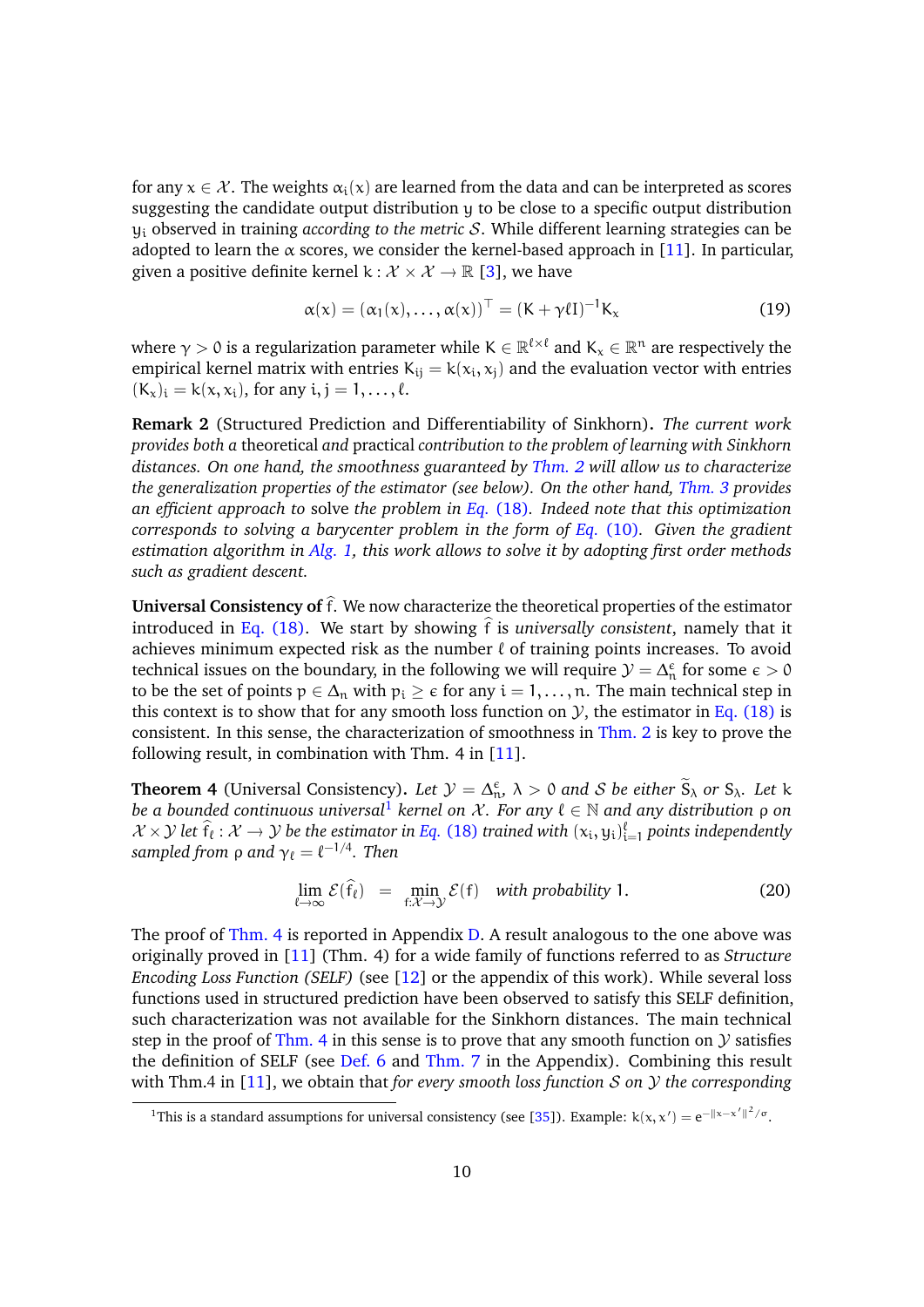*estimator*  $\hat{f}$  *in Eq.* [\(18\)](#page-8-1) *is universally consistent.* The universal consistency of the Sikhorn distances is therefore guaranteed by the smoothness result of [Thm. 2.](#page-5-0)

[Thm. 4](#page-9-1) guarantees  $\hat{f}$  to be a valid estimator for the learning problem. To our knowledge, this is the first result characterizing the universal consistency of an estimator minimizing (an approximation to) the Wasserstein distance.

**Learning Rates.** By imposing standard regularity conditions on the learning problem, it is possible to provide also excess risk bounds for  $\hat{f}$ . Since these conditions are quite technical, we provide here a brief overview while deferring an in-depth discussion to [Appendix D.](#page-23-0)

We start from the observation (see e.g. Lemma 6 in [\[11\]](#page-13-2)) that the solution  $f^*: \mathcal{X} \to \mathcal{Y}$  of the learning problem introduced in Eq.  $(17)$  is such that

$$
f^*(x) = \underset{z \in \mathcal{Y}}{\text{argmin}} \int_{\mathcal{Y}} \mathcal{S}(z, y) \, d\rho(y|x) \tag{21}
$$

almost surely on  $X$ . In particular  $f^*(x)$  corresponds to the minimizer of the *conditional expectation*  $\mathbb{E}_{u|x}S(z, y)$  of the loss  $S(z, y)$  with respect to y given  $x \in \mathcal{X}$ . As it is standard in statistical learning theory, in order to obtain generalization bounds for estimating f <sup>∗</sup> we will impose regularity assumptions on the conditional distribution  $\rho(\cdot|x)$  or, more precisely, on its corresponding *conditional mean embedding* ( [\[33,](#page-15-7)[34\]](#page-15-8)) with respect to a suitable space of functions.

Let  $k : \mathcal{X} \times \mathcal{X} \to \mathbb{R}$  be the kernel used for the estimation of the weights  $\alpha$  in [Eq. \(19\)](#page-9-2) and let  $\mathcal F$  be the associated reproducing kernel Hilbert spaces (RKHS) (see [\[3\]](#page-13-8) for a definition). Let  $h: \mathcal{Y} \times \mathcal{Y} \to \mathbb{R}$  be the kernel  $h(y, y') = e^{-\|y-y'\|}$  on the output set  $\mathcal{Y}$ . The RKHS associated to h is  $\mathcal{H} = W_2^{(n+1)/2}$  $2^{(n+1)/2}$  (*Y*), the Sobolev space of square integrable functions with smoothness  $\frac{n+1}{2}$  (see e.g. [\[37\]](#page-15-9)). We consider a function  $g^*: \mathcal{X} \to \mathcal{H}$  such that

<span id="page-10-0"></span>
$$
g^*(x) = \int_{\mathcal{Y}} h(y, \cdot) d\rho(y|x)
$$
 (22)

almost surely on  $X$ . For any  $x \in X$ , the quantity  $g^*(x)$  is known as the *conditional mean embedding* of  $\rho(\cdot|x)$  in H, originally introduced in [\[33,](#page-15-7) [34\]](#page-15-8). In particular, in [\[34\]](#page-15-8) it was shown that in order to obtain learning rates for an estimator approximating  $g^*$ , a key assumption is that  $g^*$  belongs to  $\mathcal{H} \otimes \mathcal{F}$ , the tensor product between the space  $\mathcal{H}$  on the output and the space  $\mathcal F$  on the input. In this work we will require the same assumption.

It can be verified that  $\mathcal{H} \otimes \mathcal{F}$  is a RKHS for vector-valued functions [\[2,](#page-13-9) [25,](#page-15-10) [26\]](#page-15-11) and that by asking  $g^* \in \mathcal{H} \otimes \mathcal{F}$  we are requiring the conditional mean embedding of  $\rho(\cdot|x)$  to be sufficiently regular *as a function on*  $X$ . We are now ready to report our result on the statistical performance of  $\hat{f}$ .

<span id="page-10-1"></span>**Theorem 5** (Learning Rates). Let  $\mathcal{Y} = \Delta_{n}^{\varepsilon}, \lambda > 0$  and S be either  $\widetilde{S}_{\lambda}$  or  $S_{\lambda}$ . Let  $\mathcal{H} =$  $W_2^{(n+1)/2}$  $Z_2^{(n+1)/2}(\mathcal{Y})$  and  $k : \mathcal{X} \times \mathcal{X} \to \mathbb{R}$  be a bounded continuous reproducing kernel on  $\mathcal{X}$  with *associated RKHS F. Let*  $\hat{f}_l : \mathcal{X} \to \mathcal{Y}$  *be the estimator in Eq.* [\(18\)](#page-8-1) *trained with*  $\ell$  *training* points independently sampled from ρ and with  $\gamma = \ell^{-1/2}$ . If  $g^*$  defined in Eq. [\(22\)](#page-10-0) is such that g <sup>∗</sup> ∈ H ⊗ F*, then*

$$
\mathcal{E}(\mathbf{f}) - \min_{\mathbf{f}: \mathcal{X} \to \mathcal{Y}} \mathcal{E}(\mathbf{f}) \le c \,\tau^2 \ell^{-1/4} \tag{23}
$$

*holds with probability*  $1 - 8e^{-\tau}$  *for any*  $\tau > 0$ , with c a constant independent of  $\ell$  and  $\tau$ .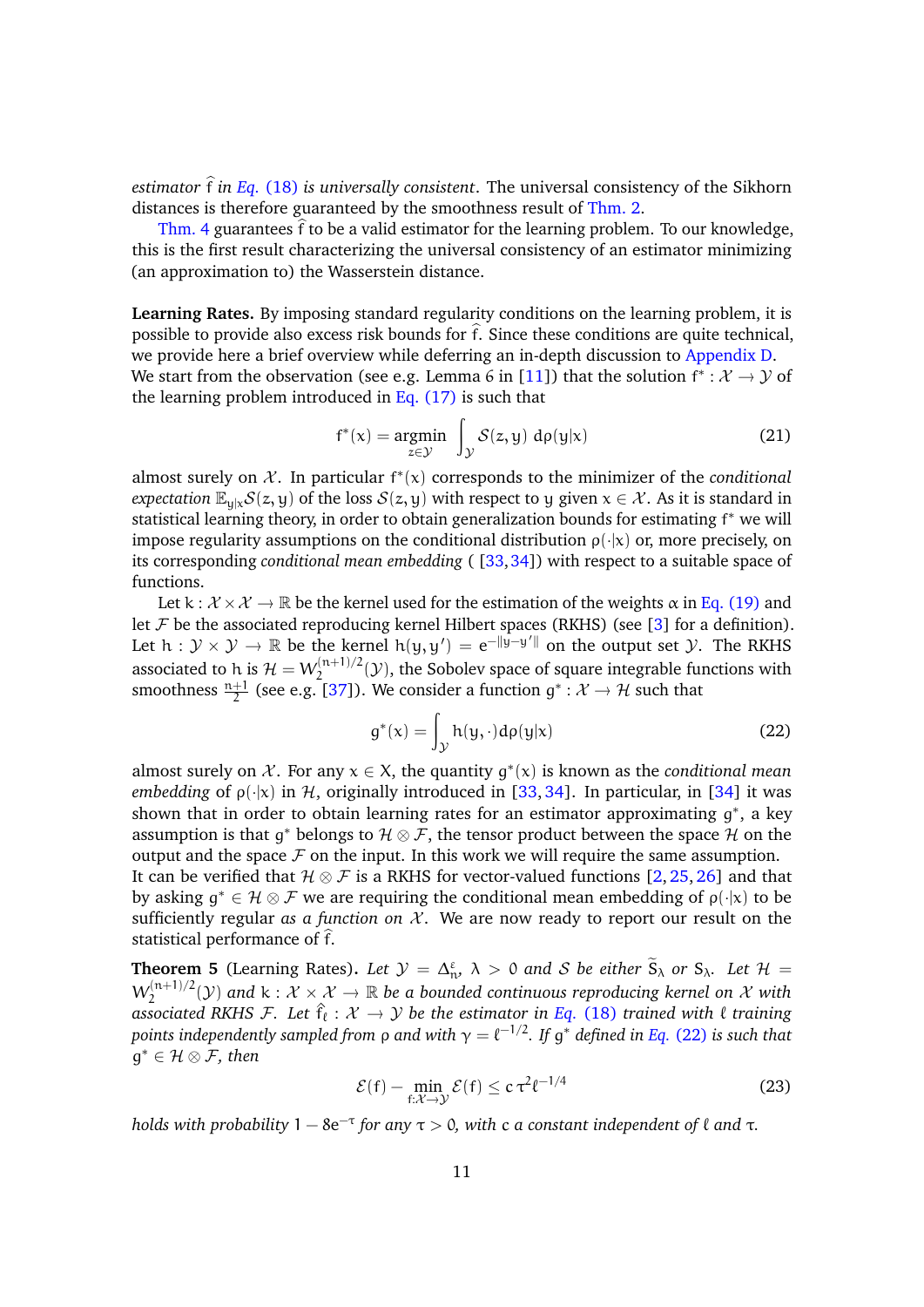<span id="page-11-1"></span>

| Support                                                                                                                                     |       |    |     |     |  |
|---------------------------------------------------------------------------------------------------------------------------------------------|-------|----|-----|-----|--|
| Improvement                                                                                                                                 | $1\%$ | 2% | 10% | 50% |  |
| $B_{\rm W}(\tilde{\mu}_{\lambda}^*) - B_{\rm W}(\mu_{\lambda}^*)$ 14.914 $\pm$ 0.076 12.482 $\pm$ 0.135 2.736 $\pm$ 0.569 0.258 $\pm$ 0.012 |       |    |     |     |  |

Table 1: Average absolute improvement in terms of the ideal Wasserstein barycenter functional  $B<sub>W</sub>$  in [Eq. \(10\)](#page-4-1) of *sharp* vs *regularized* Sinkhorn, for barycenters of random measures with sparse support.

The proof of [Thm. 5](#page-10-1) requires to combine our characterization of the Sinkhorn distances (or more generally smooth functions on  $\mathcal{Y}$ ) as structure encoding loss functions (see [Thm. 7\)](#page-23-2) with Thm. 5 in [\[11\]](#page-13-2) where a result analogous to the one above is reported for SELF loss functions. See [Appendix D](#page-23-0) for a detailed proof.

**Remark 3.** *A relevant question is whether the Wasserstein distance could be similarly framed in the setting of structured prediction. However, the argument used to address Sinkhorn distances relies on their smoothness properties and cannot be extended to the Wasserstein distance, which is not differentiable. A completely different approach may still be successful and we will investigate this question in future work.*

We conclude this section with a note on previous work. We recall that [\[21\]](#page-14-5) has provided the first *generalization bounds* for an estimator minimizing the regularized Sinkhorn loss. In [Thm. 5](#page-10-1) however we characterize the *excess risk bounds* of the estimator in [Eq. \(18\).](#page-8-1) The two approaches and analysis are based on different assumptions on the problem. Therefore, a comparison of the corresponding learning rates is outside the scope of this work and is left for future research.

# <span id="page-11-0"></span>**6 Experiments**

We present here some experiments that compare the two Sinkhorn distances empirically. Optimization was performed with the accelerated gradient from [\[16\]](#page-14-4) for  $S_\lambda$  and Bregman projections [\[5\]](#page-13-0) for  $S_\lambda$ . The computation of barycenters with Bregman iteration is extremely fast compared to gradient descent. We have then used the barycenter of  $S_\lambda$  computed with Bregman projections as *initial datum* for gradient descent with  $S_\lambda$ : this has a positive influence on the number of iterations needed to converge and in this light the optimization with respect to the sharp Sinkhorn distance acts as a *refinement* of the solution with respect to  $S_\lambda$ .

**Barycenters with Sinkhorn Distances**. We compared the quality of Sinkhorn barycenters in terms of their approximation of the (ideal) Wasserstein barycenter. We considered discrete distributions on 100 bins, corresponding to the integers from 1 to 100 and a squared Euclidean cost matrix M. We generated datasets of 10 measures each, where only  $k = 1, 2, 10, 50$  (randomly chosen) consecutive bins are different from zero, with the non-zero entries sampled uniformly at random between 0 and 1 (and then normalized to sum up to 1). We empirically chose the Sinkhorn regularization parameter  $\lambda$  to be the smallest value such that the output  $T<sub>\lambda</sub>$  of the Sinkhorn algorithm would be within 10<sup>-6</sup> from the transport polytope in 1000 iterations. [Tab. 1](#page-11-1) reports the absolute improvement of the barycenter of the sharp Sinkhorn distance with respect to the one obtained with the regularized Sinkhorn, averaged over 10 independent dataset generation for each support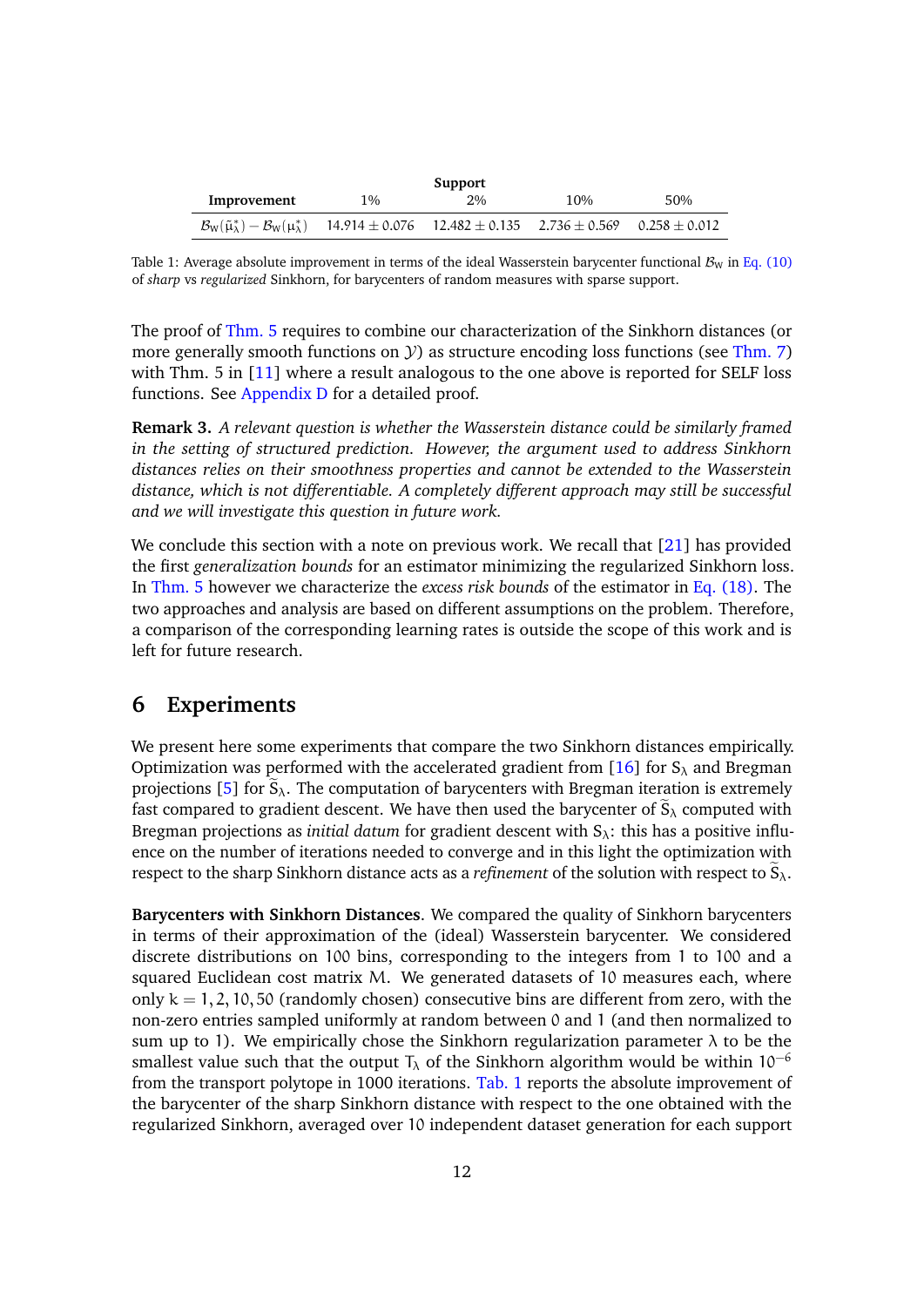<span id="page-12-0"></span>

| <b>Reconstruction Error</b> (%) |               |               |                                                     |  |  |  |
|---------------------------------|---------------|---------------|-----------------------------------------------------|--|--|--|
| $#$ Classes                     | $S_{\lambda}$ | $S_{\lambda}$ | Hell $[12]$ KDE $[38]$                              |  |  |  |
| 2                               |               |               | $3.7 + 0.6$ $4.9 + 0.9$ $8.0 + 2.4$ $12.0 + 4.1$    |  |  |  |
| 4                               |               |               | $22.2 + 0.9$ $31.8 + 1.1$ $29.2 + 0.8$ $40.8 + 4.2$ |  |  |  |
| 10                              |               |               | $38.9 + 0.9$ $44.9 + 2.5$ $48.3 + 2.4$ $64.9 + 1.4$ |  |  |  |

Figure 3: Average reconstruction errors of the Sinkhorn, Hellinger, and KDE estimators on the Google QuickDraw reconstruction problem. On the right, a mini-sample of the dataset.

size k. As can be noticed, the sharp Sinkhorn consitstently outperforms its regularized counterpart. Interestingly, this improvement is more evident for measures with sparse support and tends to reduce as the support increases. This is in line with the remark in example [Example 1](#page-4-0) and the fact that the regularization term in  $\tilde{S}_{\lambda}$  tends to encourage oversmoothed solutions.

**Learning with Wasserstein loss.** We evaluated the Sinkhorn distances in an image reconstruction problem similar to the one considered in [\[38\]](#page-15-12) for structured prediction. Given an image depicting a drawing, the goal is to learn how to reconstruct the lower half of the image (output) given the upper half (input). Similarly to  $[16]$  we interpret each (half) image as an histogram with mass corresponding to the gray levels (normalized to sum up to 1). For all experiments, according to [\[11\]](#page-13-2), we evaluated the performance of the reconstruction in terms of the classification accuracy of an image recognition SVM classifier trained on a separate dataset. To train the structured prediction estimator in Eq.  $(18)$ we used a Gaussian kernel with bandwith σ and regularization parameter  $γ$  selected by cross-validation.

*Google QuickDraw.* We compared the performance of the two estimators on a challenging dataset. We selected  $c = 2, 4, 10$  classes from the Google QuickDraw dataset [\[23\]](#page-14-11) which consists in images of size  $28 \times 28$  pixels. We trained the structured prediction estimators on 1000 images per class and tested on other 1000 images. We repeated these experiments 5 times, each time randomly sampling a different training and test dataset. [Fig. 3](#page-12-0) reports the reconstruction error (i.e. the classification error of the SVM classifier) over images reconstructed by the Sinkhorn estimators, the structured prediction estimator with Hellinger loss [\[11\]](#page-13-2) and the Kernel Dependency Estimator (KDE) [\[38\]](#page-15-12). As can be noticed, both Sinkhorn estimators perform significantly better than their competitors (except the Hellinger distance outperforming  $\tilde{S}_{\lambda}$  on 4 classes). This is in line with the intuition that optimal transport metrics respect the way the mass is distributed on images [\[15,](#page-14-0) [16\]](#page-14-4). Moreover, it is interesting to note that the estimator of the sharp Sinkhorn distance provides always better reconstructions than its regularized counterpart, supporting the idea that it is more suited to settings where Wasserstein distance should be used.

The experiments above are a preliminary assessment of the potential of sharp Sinkhorn distance in barycenters and learning settings. More extensive experiments on real data will be matter of future work.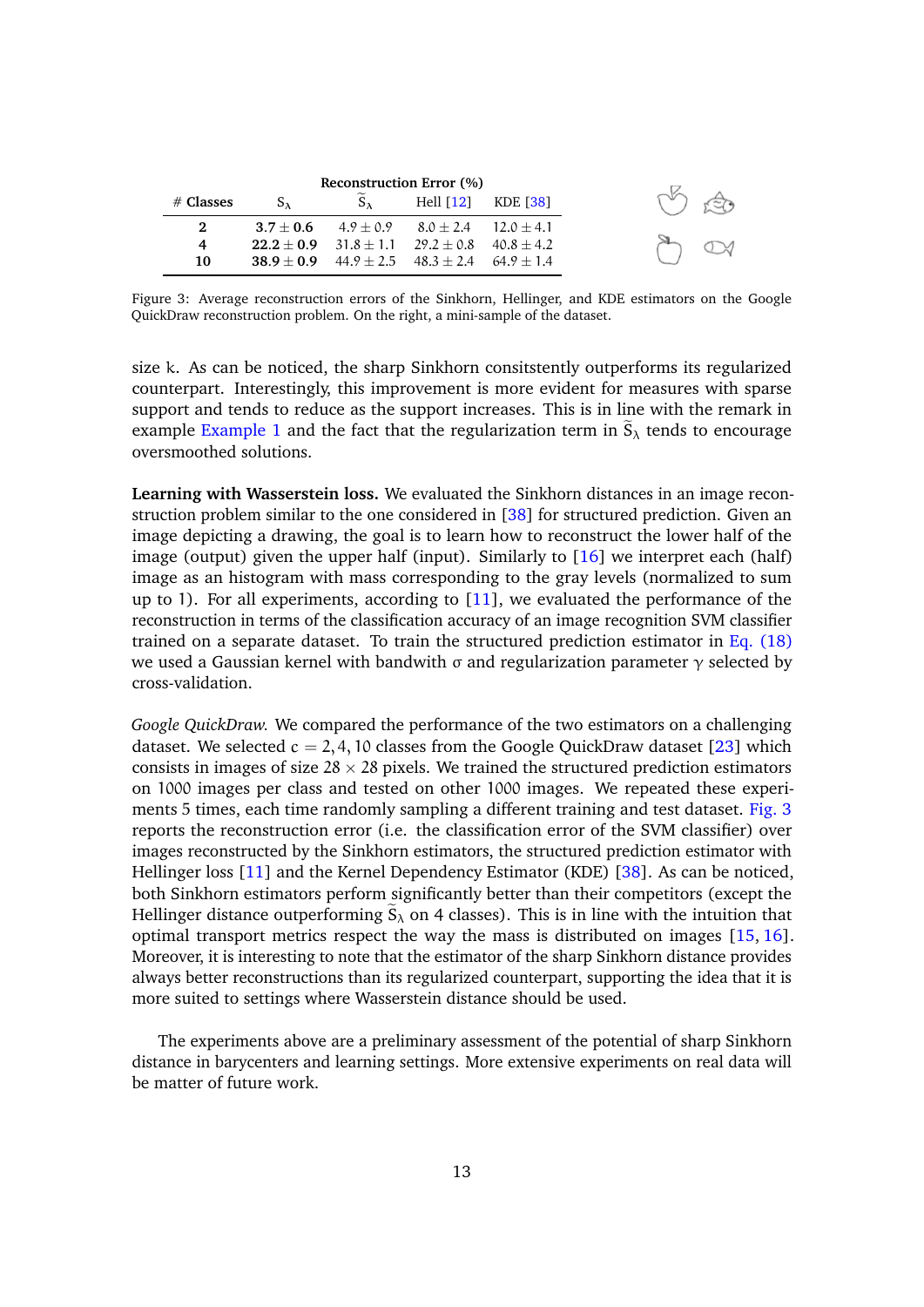# **7 Discussion**

In this paper we investigated the differential properties of Sinkhorn distances. We proved the smoothness of the two functions and derived an explicit algorithm to efficiently compute the gradient of the sharp Sinkhorn distance. Our result allows to employ the sharp Sinkhorn distance in applications that rely on first order optimization methods, such as in approximating Wasserstein barycenters and supervised learning on probability distributions. In this latter setting, our characterization of smoothness allowed to study the statistical properties of the Sinkhorn distance as loss function. In particular we considered a structured prediction estimator for which we proved universal consistency and generalization bounds. Future work will focus on further applications and a more extensive comparison with the existing literature.

# **References**

- <span id="page-13-4"></span>[1] J. Altschuler, J. Weed, and P. Rigollet. Near-linear time approximation algorithms for optimal transport via sinkhorn iteration. In *NIPS*, pages 1961–1971, 2017.
- <span id="page-13-9"></span>[2] M. A. Alvarez, L. Rosasco, N. D. Lawrence, et al. Kernels for vector-valued functions: A review. *Foundations and Trends* R *in Machine Learning*, 4(3):195–266, 2012.
- <span id="page-13-8"></span>[3] N. Aronszajn. Theory of reproducing kernels. *Transactions of the American mathematical society*, 68(3):337–404, 1950.
- <span id="page-13-7"></span>[4] G. Bakir, T. Hofmann, B. Schölkopf, A. Smola, B. Taskar, and S. Vishwanathan. Predicting structured data. neural information processing, 2007.
- <span id="page-13-0"></span>[5] J. Benamou, G. Carlier, M. Cuturi, L. Nenna, and G. Peyré. Iterative bregman projections for regularized transportation problems. *SIAM J. Scientific Computing*, 37(2), 2015.
- <span id="page-13-5"></span>[6] Y. Bengio. Gradient-based optimization of hyperparameters. *Neural computation*, 12(8):1889–1900, 2000.
- <span id="page-13-10"></span>[7] A. Berlinet and C. Thomas-Agnan. *Reproducing kernel Hilbert spaces in probability and statistics*. Springer Science & Business Media, 2011.
- <span id="page-13-3"></span>[8] D. Bertsimas and J. Tsitsiklis. *Introduction to Linear Optimization*. Athena Scientific, 1st edition, 1997.
- <span id="page-13-1"></span>[9] N. Bonneel, G. Peyré, and M. Cuturi. Wasserstein barycentric coordinates: histogram regression using optimal transport. *ACM Trans. Graph.*, 35(4):71–1, 2016.
- <span id="page-13-6"></span>[10] O. Chapelle, V. Vapnik, O. Bousquet, and S. Mukherjee. Choosing multiple parameters for support vector machines. *Machine learning*, 46(1-3):131–159, 2002.
- <span id="page-13-2"></span>[11] C. Ciliberto, L. Rosasco, and A. Rudi. A consistent regularization approach for structured prediction. In D. D. Lee, M. Sugiyama, U. V. Luxburg, I. Guyon, and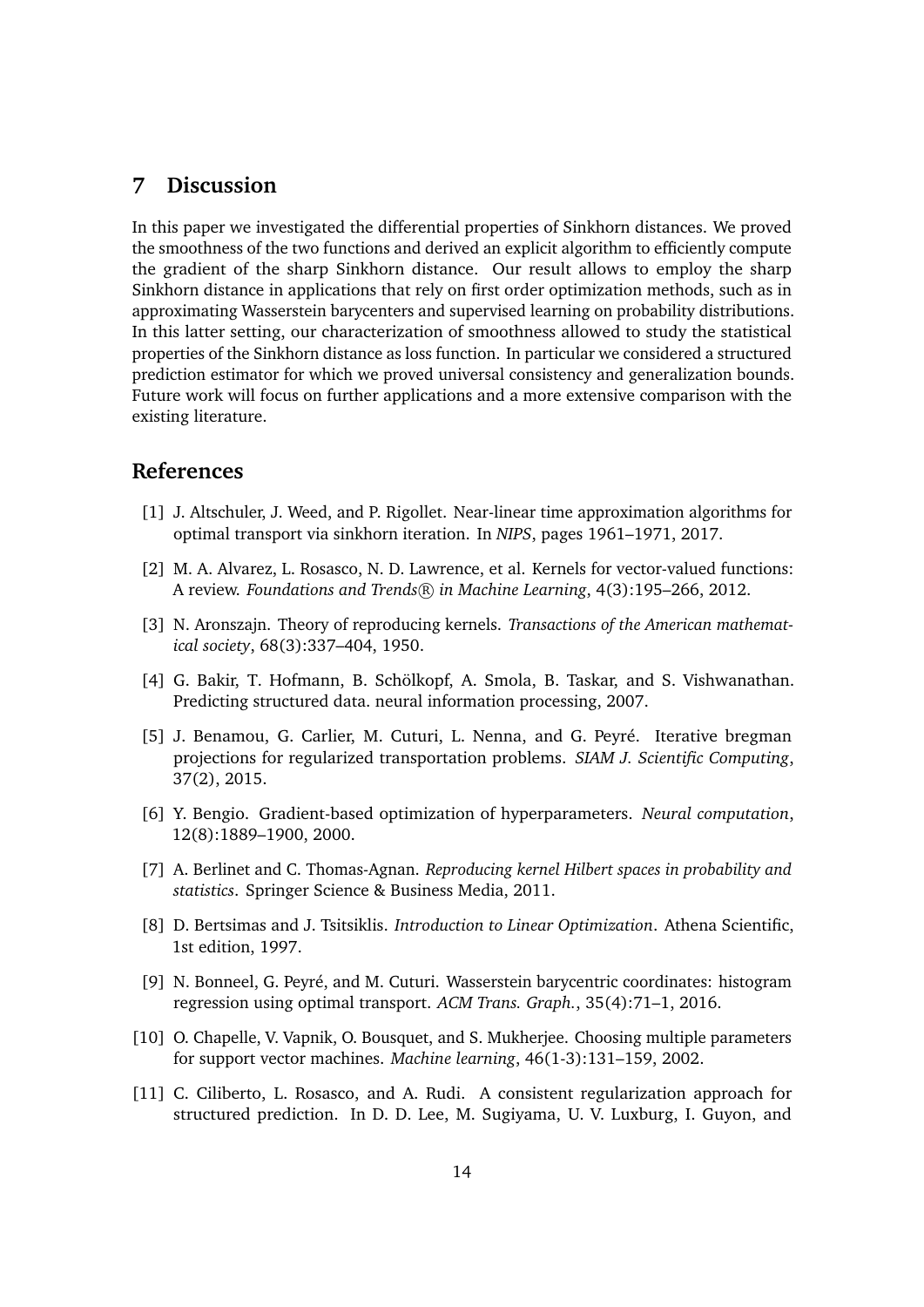R. Garnett, editors, *Advances in Neural Information Processing Systems 29*, pages 4412–4420. Curran Associates, Inc., 2016.

- <span id="page-14-10"></span>[12] C. Ciliberto, A. Rudi, L. Rosasco, and M. Pontil. Consistent multitask learning with nonlinear output relations. In *Advances in Neural Information Processing Systems*, pages 1983–1993, 2017.
- <span id="page-14-7"></span>[13] R. Cominetti and J. S. Martín. Asymptotic analysis of the exponential penalty trajectory in linear programming. *Mathematical Programming*, 67(1):169–187, Oct 1994.
- <span id="page-14-3"></span>[14] N. Courty, R. Flamary, and D. Tuia. Domain adaptation with regularized optimal transport. In *ECML/PKDD 2014*, LNCS, pages 1–16, Nancy, France, Sept. 2014.
- <span id="page-14-0"></span>[15] M. Cuturi. Sinkhorn distances: Lightspeed computation of optimal transport. In C. J. C. Burges, L. Bottou, M. Welling, Z. Ghahramani, and K. Q. Weinberger, editors, *Advances in Neural Information Processing Systems 26*, pages 2292–2300. Curran Associates, Inc., 2013.
- <span id="page-14-4"></span>[16] M. Cuturi and A. Doucet. Fast computation of wasserstein barycenters. In E. P. Xing and T. Jebara, editors, *Proceedings of the 31st International Conference on Machine Learning*, volume 32 of *Proceedings of Machine Learning Research*, pages 685–693, Bejing, China, 22–24 Jun 2014. PMLR.
- <span id="page-14-8"></span>[17] M. Cuturi and G. Peyré. A smoothed dual approach for variational wasserstein problems. *SIAM J. Imaging Sciences*, 9(1):320–343, 2016.
- <span id="page-14-1"></span>[18] S. Dempe. *Foundations of bilevel programming*. Springer Science & Business Media, 2002.
- <span id="page-14-9"></span>[19] C. Edwards. *Advanced Calculus of Several Variables*. Dover Books on Mathematics. Dover Publications, 2012.
- <span id="page-14-6"></span>[20] R. Flamary, M. Cuturi, N. Courty, and A. Rakotomamonjy. Wasserstein discriminant analysis. *Machine Learning*, May 2018.
- <span id="page-14-5"></span>[21] C. Frogner, C. Zhang, H. Mobahi, M. Araya-Polo, and T. Poggio. Learning with a wasserstein loss. In *Proceedings of the 28th International Conference on Neural Information Processing Systems - Volume 2*, NIPS'15, pages 2053–2061, Cambridge, MA, USA, 2015. MIT Press.
- <span id="page-14-2"></span>[22] A. Genevay, G. Peyré, and M. Cuturi. Learning generative models with sinkhorn divergences. In *International Conference on Artificial Intelligence and Statistics*, pages 1608–1617, 2018.
- <span id="page-14-11"></span>[23] I. Google. *QuickDraw Dataset*. 2017. Available on line.
- <span id="page-14-12"></span>[24] T. Kollo and D. von Rosen. *Advanced Multivariate Statistics with Matrices*. Mathematics and Its Applications. Springer Netherlands, 2006.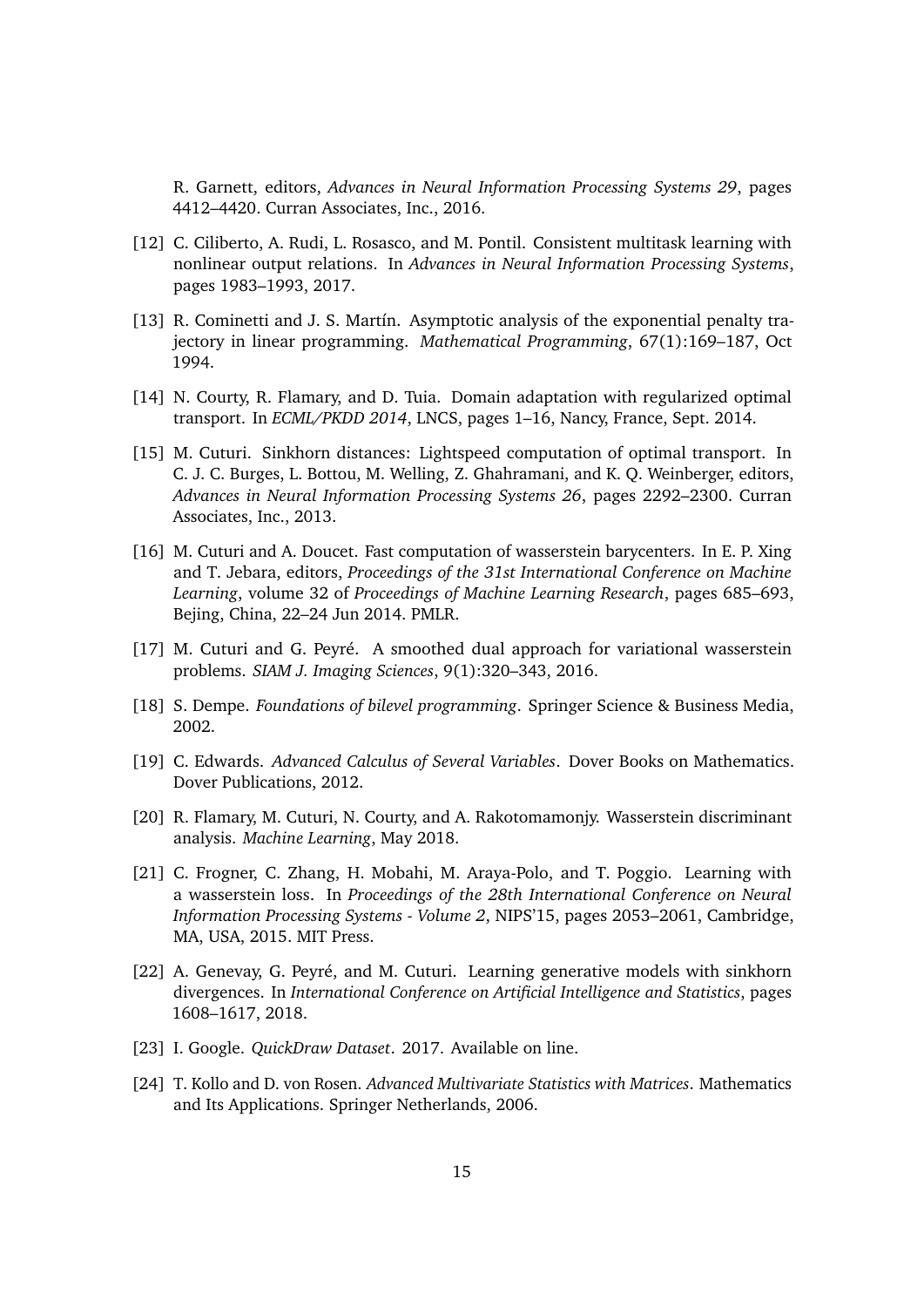- <span id="page-15-10"></span>[25] G. Lever, L. Baldassarre, S. Patterson, A. Gretton, M. Pontil, and S. Grünewälder. Conditional mean embeddings as regressors. In *International Conference on Machine Learing (ICML)*, volume 5, 2012.
- <span id="page-15-11"></span>[26] C. A. Micchelli and M. Pontil. On learning vector-valued functions. *Neural computation*, 17(1):177–204, 2005.
- <span id="page-15-13"></span>[27] V. Moretti. *Spectral Theory and Quantum Mechanics: With an Introduction to the Algebraic Formulation*. UNITEXT. Springer Milan, 2013.
- <span id="page-15-0"></span>[28] G. Peyré, M. Cuturi, et al. Computational optimal transport. Technical report, 2017.
- <span id="page-15-1"></span>[29] A. Rolet, M. Cuturi, and G. Peyré. Fast dictionary learning with a smoothed wasserstein loss. In A. Gretton and C. C. Robert, editors, *Proceedings of the 19th International Conference on Artificial Intelligence and Statistics*, volume 51 of *Proceedings of Machine Learning Research*, pages 630–638, Cadiz, Spain, 09–11 May 2016. PMLR.
- <span id="page-15-2"></span>[30] M. A. Schmitz, M. Heitz, N. Bonneel, F. Ngole, D. Coeurjolly, M. Cuturi, G. Peyré, and J.-L. Starck. Wasserstein dictionary learning: Optimal transport-based unsupervised nonlinear dictionary learning. *SIAM Journal on Imaging Sciences*, 11(1):643–678, 2018.
- <span id="page-15-4"></span>[31] R. Sinkhorn and P. Knopp. Concerning nonnegative matrices and doubly stochastic matrices. *Pacific J. Math.*, 21(2):343–348, 1967.
- <span id="page-15-5"></span>[32] J. Solomon, F. De Goes, G. Peyré, M. Cuturi, A. Butscher, A. Nguyen, T. Du, and L. Guibas. Convolutional wasserstein distances: Efficient optimal transportation on geometric domains. *ACM Transactions on Graphics (TOG)*, 34(4):66, 2015.
- <span id="page-15-7"></span>[33] L. Song, K. Fukumizu, and A. Gretton. Kernel embeddings of conditional distributions: A unified kernel framework for nonparametric inference in graphical models. *IEEE Signal Process. Mag.*, 30(4):98–111, 2013.
- <span id="page-15-8"></span>[34] L. Song, J. Huang, A. Smola, and K. Fukumizu. Hilbert space embeddings of conditional distributions with applications to dynamical systems. In *Proceedings of the 26th Annual International Conference on Machine Learning*, pages 961–968. ACM, 2009.
- <span id="page-15-6"></span>[35] I. Steinwart and A. Christmann. *Support vector machines*. Springer Science & Business Media, 2008.
- <span id="page-15-3"></span>[36] C. Villani. *Optimal Transport: Old and New*. Grundlehren der mathematischen Wissenschaften. Springer Berlin Heidelberg, 2008.
- <span id="page-15-9"></span>[37] H. Wendland. *Scattered data approximation*, volume 17. Cambridge university press, 2004.
- <span id="page-15-12"></span>[38] J. Weston, O. Chapelle, A. Elisseeff, B. Schölkopf, and V. Vapnik. Kernel dependency estimation. In *Advances in Neural Information Processing Systems 15*, pages 873–880, Cambridge, MA, USA, Oct. 2003. Max-Planck-Gesellschaft, MIT Press.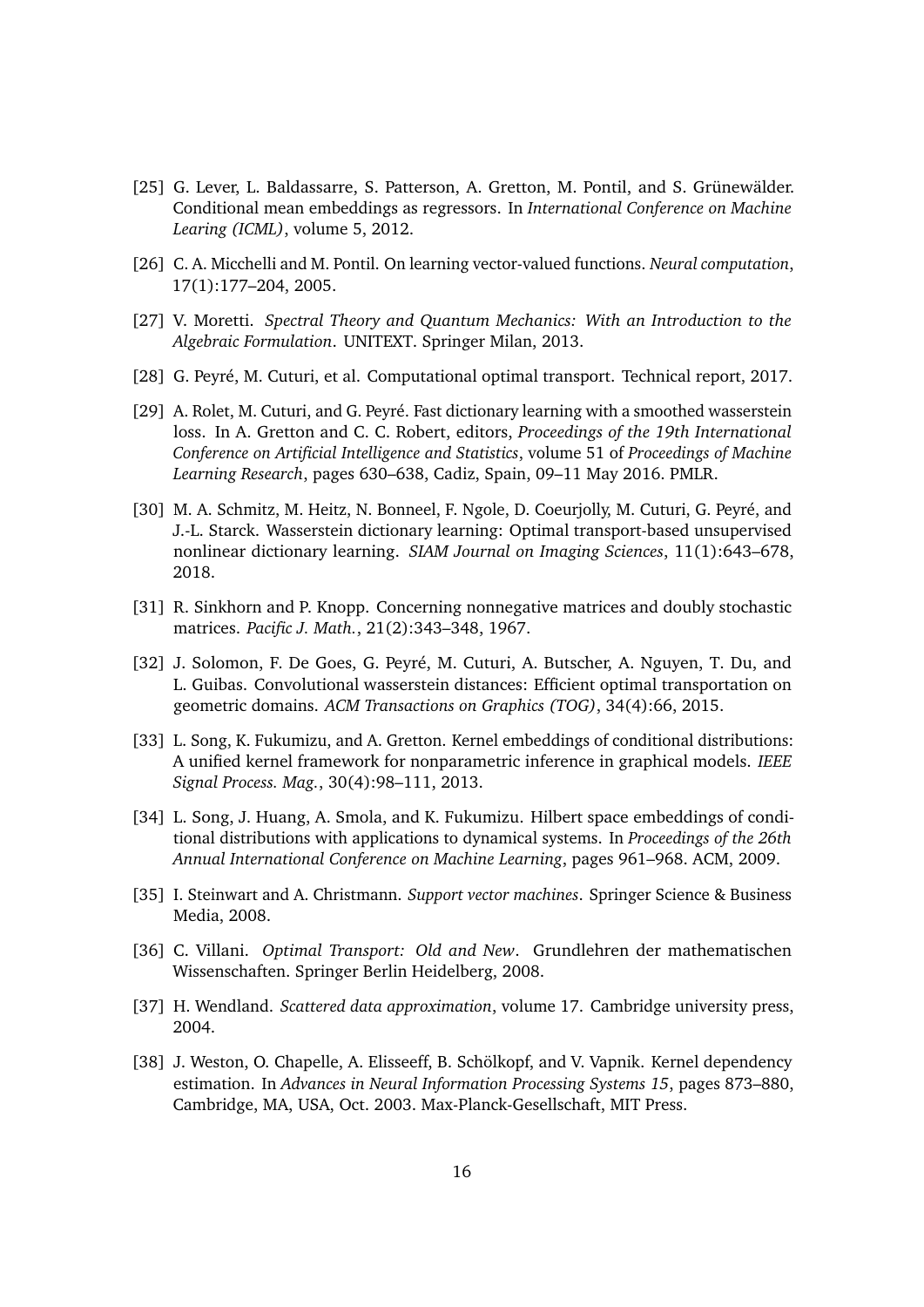<span id="page-16-0"></span>[39] J. Ye, P. Wu, J. Z. Wang, and J. Li. Fast discrete distribution clustering using wasserstein barycenter with sparse support. *IEEE Transactions on Signal Processing*, 65(9):2317–2332, May 2017.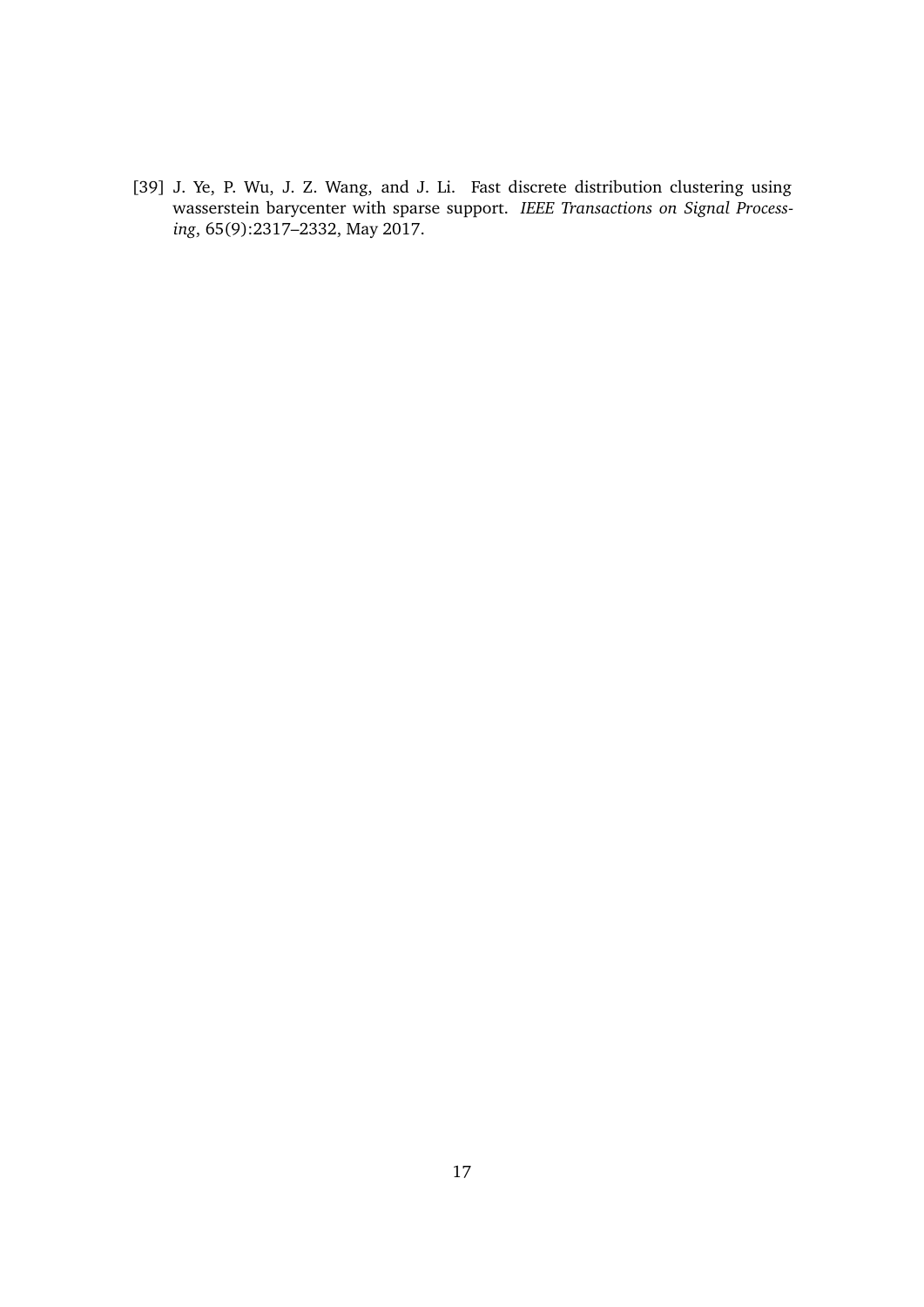# **Supplementary Material**

## <span id="page-17-0"></span>**A Barycenter of Dirac Deltas**

Wasserstein barycenter problems can be divided into two main classes: problems in which the support is free (and must be computed, generating a nonconvex problem  $[16]$ ) and problems where the support is fixed. In some cases, the latter is the only valid choice: for instance, when the geometric domain is a space of symbols and the cost matrix M contains the symbol-to-symbol dissimilarities, no extra information of the symbol space is available and the support of the barycenter will have to lie on a pre-determined set in order to be meaningful. A concrete example is the following: when dealing with histograms on words, the barycenter will optimize how to spread the mass among a set of known words that are used to build the matrix M, through a word2vec operation. In the following we carry out the computation of the barycenter of two Dirac deltas with regularized Sinkhorn and Sinkhorn distances, in order to prove what stated in example [1.](#page-4-0)

**Barycenter with**  $\widetilde{S}_{\lambda}$ : Let  $\mu = \delta_z$  be the Dirac delta centered at  $z \in \mathbb{R}^d$  and  $\gamma = \delta_y$  the Dirac delta centered at  $y \in \mathbb{R}^d$ . We fix the set of admissible support of the barycenter  $X = \{x_1, \ldots, x_n\}$ , where  $x_i \in \mathbb{R}^d$  for any i. For the sake of simplicity let us assume that X contains the point  $(y + z)/2$ . The cost matrices with mutual distances between z and X and y and X will be

$$
M^z=\{d(z,x_i)\}_{i=1}^n\in\mathbb{R}^n,\qquad M^y=\{d(y,x_i)\}_{i=1}^n.
$$

Since the support is fixed, only the masses  $\alpha = (\alpha_1, \dots, \alpha_n)$  of the barycenter  $\tilde{\mu}_{\lambda}$  =  $\sum_{i=1}^{n} a_i \delta_{x_i}$  are to be computed. Vector a is the minimizer of the following functional

$$
\Delta_{n} \ni \alpha \longrightarrow \mathcal{B}_{\widetilde{S}_{\lambda}}(\alpha) = \frac{1}{2} \widetilde{S}_{\lambda}(\alpha, \delta_{z}) + \frac{1}{2} \widetilde{S}_{\lambda}(\alpha, \delta_{y}).
$$

Note that since Dirac delta has mass 1 concentrated at a point, the transport polytope corresponding to a and a Dirac delta is  $\Pi(a, 1)$ . The elements in  $\Pi(a, 1)$  are those matrices  $T \in \mathbb{R}^{n \times 1}$  such that  $T\mathbb{1}_1 = \alpha$  and  $T^{\top} \mathbb{1}_n = 1$ . Thus,

$$
\begin{pmatrix} T_1 \\ T_2 \\ \vdots \\ T_n \end{pmatrix} (1) = \begin{pmatrix} a_1 \\ a_2 \\ \vdots \\ a_n \end{pmatrix}
$$
 (24)

which implies  $T_1 = a_1, \ldots, T_n = a_n$ . In this case,  $\Pi(a, 1)$  contains only one matrix, which coincides with  $\alpha^{\top}$ . The distance  $\widetilde{S}_{\lambda}(\alpha,\delta_z)$  is given by  $\langle \alpha^{\top}, M^z \rangle - \frac{1}{\lambda}$  $\frac{1}{\lambda}h(a)$  and, similarly,  $\widetilde{S}_{\lambda}(\mathfrak{a}, \delta_{y}) = \langle \mathfrak{a}^{\top}, M^{y} \rangle - \frac{1}{\lambda}$  $\frac{1}{\lambda}$ h(a). Then, the goal is to minimize

$$
\alpha \longrightarrow \frac{1}{2} \langle \alpha, M^z \rangle + \frac{1}{2} \langle \alpha, M^y \rangle + \frac{1}{\lambda} \sum_{i=1}^n \, a_i (\log a_i - 1)
$$

with the constraint that  $a \in \Delta_n$ . The partial derivative with respect to  $a_i$  is given by

$$
\frac{\partial \mathcal{B}_{\widetilde{S}_{\lambda}}}{\partial \alpha_i} = \frac{1}{2} (M_i^z + M_i^y) + \frac{1}{\lambda} \log \alpha_i
$$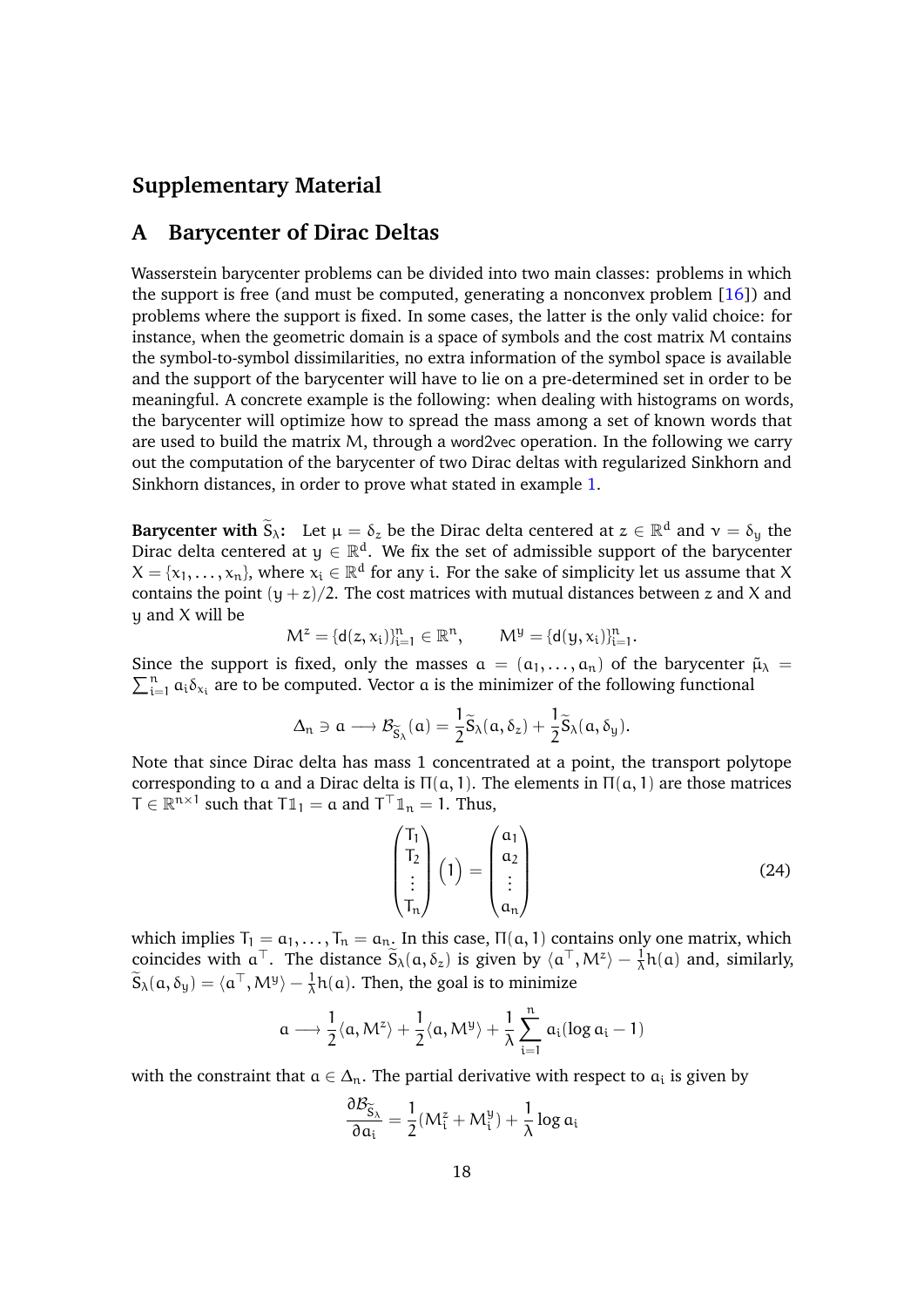Setting it equal to zero, it yields  $a_i = e^{-\lambda(M_i^z + M_i^y)/2}$ . The constraint  $a \in \Delta_n$  leads to

$$
a_i = \frac{e^{-\lambda(M_i^z + M_i^y)/2}}{\sum_{j=1}^n e^{-\lambda(M_j^z + M_j^y)/2}}.
$$

Then the barycenter  $\tilde{\mu}^*_{\lambda}$  has masses  $(a_1, \ldots, a_n)$  where each  $a_i$  is strictly positive, with maximum at the entry corresponding to the point  $x_i$  which realizes the minimum distance from z and y, i.e.  $(z + y)/2$ . The sparsity of the initial deltas is lost.

**Barycenter with**  $S_\lambda$ : On the other hand, let us compute the barycenter between  $\mu$  and  $\nu$ with respect to the Sinkhorn distance recalled in Eq. [\(7\)](#page-3-0). The very same considerations on  $\Pi(a, 1)$  still hold, so  $\Pi(a, 1)$  contains  $T = a^{\top}$  only. Hence, in this case the Sinkhorn barycenter functional  $\mathcal{B}_{\mathsf{S}_\lambda}$  coincides with the Wasserstein barycenter functional  $\mathcal{B}_{\mathsf{W}},$  since  $S_{\lambda}(\alpha,\delta_j) = \langle \alpha^{\top},M^j \rangle = W(\alpha,\delta_j)$ , for  $j = z, y$ . This trivially implies that  $\mu_{\lambda}^* = \mu_{W}^*$ .

# **B Proof of Proposition [1](#page-3-1) in section [3](#page-3-3)**

**Proposition 1.** Let  $\lambda > 0$ . For any pair of discrete measures  $\mu, \nu \in \mathcal{P}(X)$  with respective *weights*  $a \in \Delta_n$  *and*  $b \in \Delta_m$ *, we have* 

$$
\left| S_{\lambda}(\mu, \nu) - W(\mu, \nu) \right| \leq c_1 e^{-\lambda} \qquad \left| \tilde{S}_{\lambda}(\mu, \nu) - W(\mu, \nu) \right| \leq c_2 \lambda^{-1}, \qquad (8)
$$

*where*  $c_1$ ,  $c_2$  *are constants independent of* λ, *depending on the support of* μ *and* ν.

*Proof.* As shown in [\[13\]](#page-14-7)(Prop.5.1), the sequence  $T_{\lambda}$  converges to an optimal plan of W as  $\lambda$  goes to infinity. More precisely,

 $T_{\lambda} \to T^* = \text{argmax}_{T \in \Pi(a,b)} \{h(T); \langle T, M \rangle = W(\mu, \nu)\}$ 

exponentially fast, that is  $\|\mathsf{T}_\lambda - \mathsf{T}^*\|_{\mathbb{R}^{n \mathfrak{m}}} \leq c \, \mathrm{e}^{-\lambda}.$  Thus,

$$
|S_{\lambda}(\mu, \nu) - W(\mu, \nu)| = |\langle T_{\lambda}, M \rangle - \langle T^*, M \rangle| \le ||T_{\lambda} - T^*|| ||M|| \le c e^{-\lambda} ||M|| =: c_1 e^{-\lambda}.
$$

As for the second part, let  $T^*$  be the  $\argmax_{T \in \Pi(a,b)} \{h(T); \langle T, M \rangle = W(\mu, \nu)\}.$  By optimality of  $T_{\lambda}$  and T<sup>\*</sup> for their optimization problems, it holds

$$
0\leq \langle T_{\lambda},M\rangle-\langle T^*,M\rangle\leq \lambda^{-1}(h(T_{\lambda})-h(T^*));
$$

Indeed, since  $T_{\lambda}$  is the optimum, it attains the minimum and hence

$$
\langle T_{\lambda}, M \rangle - \lambda^{-1} h(T_{\lambda}) \leq \langle T, M \rangle - \lambda^{-1} h(T)
$$

for any other T, including T<sup>\*</sup>. By definition of  $\widetilde{S}_{\lambda}$  and W, the inequalities above can be rewritten as

$$
0 \leq \widetilde{S}_{\lambda}(\mu, \nu) - W(\mu, \nu) \leq \lambda^{-1} h(T^*) =: c_2 \lambda^{-1}
$$

which goes to 0 with speed  $\lambda^{-1}$  as  $\lambda$  goes to infinity.

 $\Box$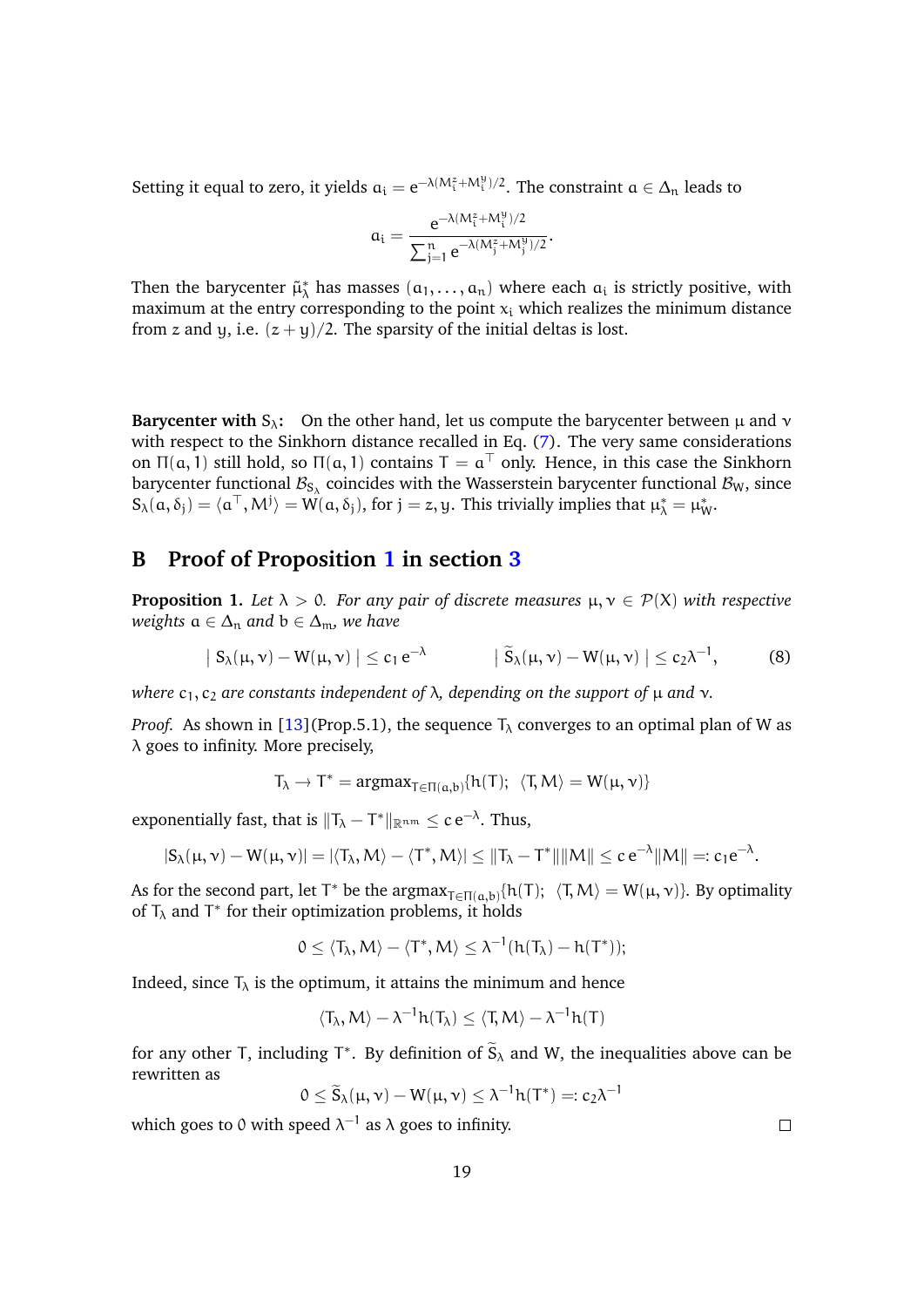# <span id="page-19-0"></span>**C Proofs on differential properties and formula of the gradient**

In this section we go over all the details of the proofs sketched in section [4.](#page-5-1)

**Theorem 2.** *For any*  $\lambda > 0$ *, the Sinkhorn distances*  $\widetilde{S}_{\lambda}$  *and*  $S_{\lambda} : \Delta_n \times \Delta_n \to \mathbb{R}$  *are*  $C^{\infty}$  *in the interior of their domain.*

*Proof.* Let us show the proof for  $S_\lambda$  first. We organize it in three steps:

*Step 1.* S<sub> $\lambda$ </sub> *is smooth when*  $T_{\lambda}$  *is:* when considering histograms, S<sub> $\lambda$ </sub> depends on its argument a and b through the optimal coupling  $T_{\lambda}(\alpha, b)$ , being the cost matrix M fixed. Thus, since  $S_\lambda$  is a smooth function of  $T_\lambda$  (being the Frobenius product of  $T_\lambda$  with a constant matrix), showing that  $S_\lambda$  is smooth in a, b amounts to showing that  $T_\lambda$  is smooth.

<span id="page-19-1"></span>*Step 2.*  $T_{\lambda}$  *is smooth when*  $(\alpha_*, \beta_*)$  *is:* By Sinkhorn's scaling theorem [\[31\]](#page-15-4), the optimal plan  $T_{\lambda}$  is characterized as follows

$$
T_{\lambda} = \text{diag}(e^{\lambda \alpha_*}) e^{-\lambda M} \text{diag}(e^{\lambda \beta_*}). \tag{25}
$$

Being the exponential a smooth function,  $T_{\lambda}(\mathfrak{a}, \mathfrak{b})$  is smooth in a and b if the dual optima  $\alpha_*(a, b)$  and  $\beta_*(a, b)$  are. Our goal is then showing smoothness with respect to a and b of the dual optima.

*Step 3.*  $(\alpha_*, \beta_*)$  *is smooth in* a, b: this is the most technical part of the proof. First of all, let us stress that one among the  $n + m$  rows/columns constraints of  $\Pi(a, b)$  is *redundant*: the standard dual problem recalled in [Eq. \(12\)](#page-5-2) has an extra dual variable, and this degree of freedom is clear noticing that if  $(\alpha, \beta)$  is feasible, than the pair  $(\alpha + t\mathbb{1}_n, \beta - t\mathbb{1}_m)$  is also feasible. In the following, we get rid of the redundancy removing one of the dual variables. Hence, let us set

$$
\mathcal{L}(\mathfrak{a},\mathfrak{b};\alpha,\beta)=-\alpha^{\top} \mathfrak{a}-\beta^{\top} \bar{\mathfrak{b}}+\sum_{i,j=1}^{n,m-1} \frac{e^{-\lambda(M_{ij}-\alpha_i-\beta_j)}}{\lambda},
$$

where  $\bar{b}$  corresponds to b with the last element removed.

To avoid cumbersome notation, from now on we denote  $x = (a, b)$  and  $\gamma = (\alpha, \beta)$ . The function  $\mathcal L$  is smooth and strictly convex in  $\gamma$ : hence, for every fixed x in the interior of  $\Delta_n \times \Delta_n$  there exist  $\gamma^*(x)$  such that  $\mathcal{L}(x; \gamma^*(x)) = \min_{\gamma} \mathcal{L}(x; \gamma)$ . We now fix  $x_0$  and show that  $x \mapsto \gamma^*(x)$  is  $C^k$  on a neighbourhood of  $x_0$ . Set  $\Psi(x; \gamma) := \nabla_{\gamma} \mathcal{L}(x; \gamma)$ ; the smoothness of  $\mathcal L$  ensures that  $\Psi \in C^k$ . Fix  $(x_0; y_0)$  such that  $\Psi(x_0; y_0) = 0$ . Since  $\nabla_\gamma \Psi(x; y) = \nabla_\gamma^2 \mathcal L(x; y)$ and L is strictly convex,  $\nabla_{\gamma}\Psi(x_0; \gamma_0)$  is invertible. Then, by the implicit function theorem, there exist a subset  $U_{x_0} \subset \Delta_n \times \Delta_n$  and a function  $\phi : U_{x_0} \to \Delta_n \times \Delta_n$  such that

- i)  $\phi(x_0) = \gamma_0$
- ii)  $\Psi(x, \phi(x)) = 0, \quad \forall x \in U_{x_0}$

$$
iii)\ \ \varphi\in C^k(U_{x_0}).
$$

For each x in  $U_{x_0}$ , since  $\phi(x)$  is a stationary point for  $\mathcal L$  and  $\mathcal L$  is strictly convex, then  $\phi(x) = \gamma^*(x)$ , which is- recalling the notation set before-  $(\alpha_*, \beta_*)$ . By a standard covering argument,  $(\alpha_*, \beta_*)$  is C<sup>k</sup> on the interior of  $\Delta_n \times \Delta_n$ . As this holds true for any k, the optima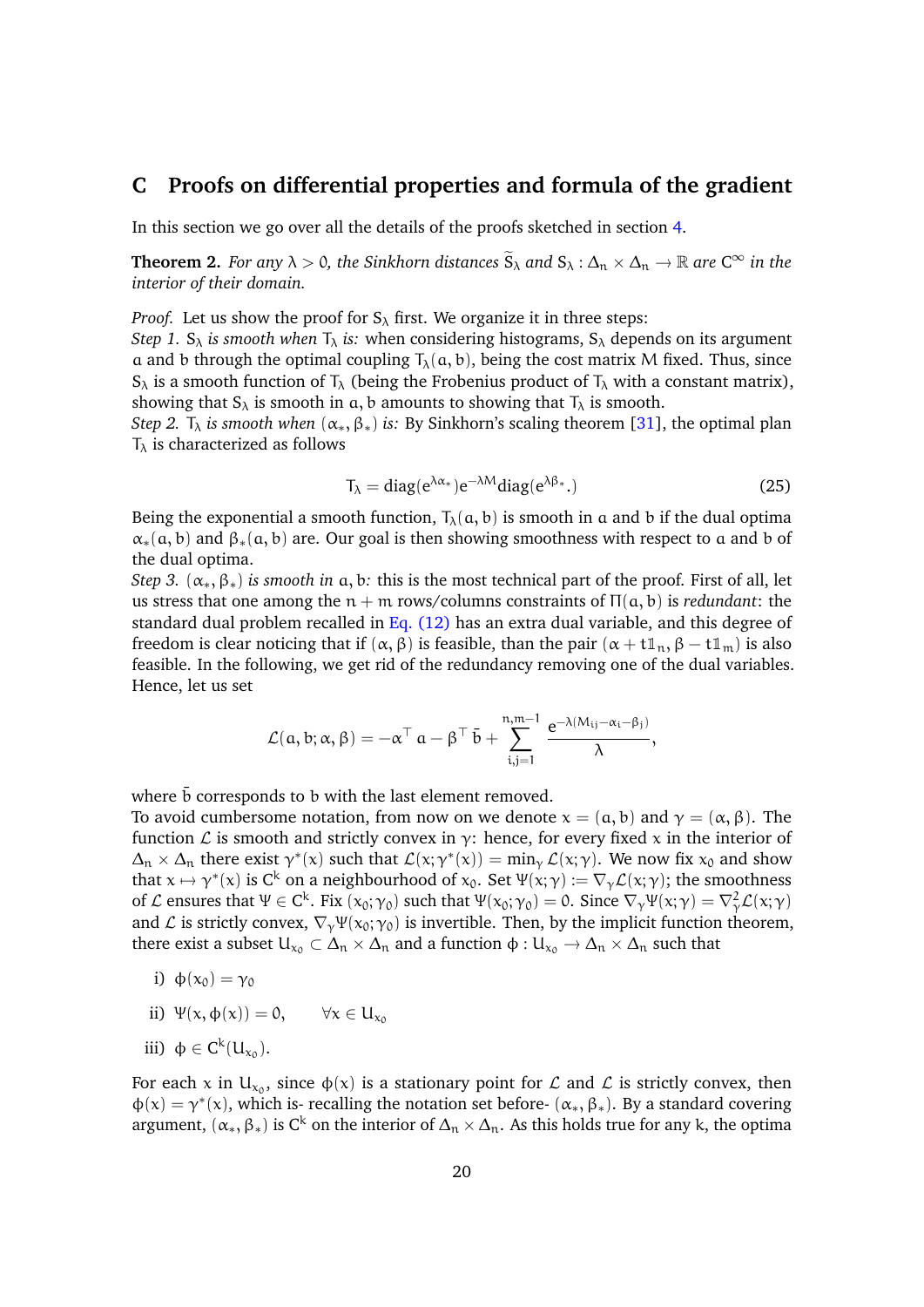$(\alpha_*, \beta_*)$ , and hence S<sub> $\lambda$ </sub>, are C<sup>∞</sup> on the interior of  $\Delta_n \times \Delta_n$ .

Let us now focus on the smoothness of  $\tilde{S}_{\lambda}$ . Note that when a, b belong to the interior of the simplex, all components are strictly positive. From the characterization of  $T_{\lambda}$  recalled in [Eq. \(25\),](#page-19-1) we know  $T_{\lambda ii} > 0$  for any  $i, j = 1 \dots n$ , m. Then, since the logarithm is a smooth function of  $T_{\lambda}$ , the term  $\lambda^{-1}h(T_{\lambda})$  is smooth in a and b. This fact combined with the first part of the proof shows the smoothness of  $\widetilde{S}_{\lambda}(a, b) = \langle T_{\lambda}, M \rangle - \lambda^{-1} h(T_{\lambda}).$  $\Box$ 

With a similar procedure, the implicit function theorem provides a formula for the gradient of sharp Sinkhorn distance.

**Theorem 3.** Let  $M \in \mathbb{R}^{n \times m}$  be a cost matrix,  $a \in \Delta_n$ ,  $b \in \Delta_m$  and  $\lambda > 0$ . Let  $\mathcal{L}_{a,b}(\alpha, \beta)$  be *defined as in Eq. [\(12\)](#page-5-2), with argmax in*  $(\alpha_*, \beta_*)$ *. Let*  $T_\lambda$  *be defined as in Eq. [\(13\)](#page-5-3). Then,* 

$$
\nabla_{a} S_{\lambda}(a, b) = P_{T\Delta_{n}}(A L \mathbb{1}_{m} + B \bar{L}^{\top} \mathbb{1}_{n})
$$
(14)

where  $L = T_\lambda \odot M \in \R^{n\times m}$  is the entry-wise multiplication between  $T_\lambda$  and  $M$  and  $\bar{\sf L} \in \R^{n\times m-1}$  $\mathfrak{c}$  *corresponds to* L with the last column removed. The terms  $\mathsf{A} \in \mathbb{R}^{n \times n}$  and  $\mathsf{B} \in \mathbb{R}^{n \times m-1}$  are

$$
[A \ B] = -\lambda \ D \ \left[ \ \nabla^2_{(\alpha,\beta)} \mathcal{L}_{a,b}(\alpha_*,\beta_*) \ \right]^{-1}, \tag{15}
$$

with  $D = [I \ 0]$  the matrix concatenating the  $n \times n$  identity matrix I and the matrix  $\mathbf{0} \in \mathbb{R}^{n \times m-1}$ *with all entries equal to zero. The operator*  $P_{T\Delta n}$  *denotes the projection onto the tangent plane*  $T\Delta_n = \{x \in \mathbb{R}^n : \sum_{i=1}^n x_i = 0\}$  to the simplex  $\Delta_n$ .

*Proof.* Let us adopt the same notation as in the previous proof. Since  $\Psi = \nabla_{(\alpha,\beta)} \mathcal{L}$ , by a direct computation, Ψ can be written as

$$
\Psi(\mathfrak{a},\mathfrak{b};\alpha,\beta)=\begin{pmatrix} \mathfrak{a}-\mathfrak{C}\mathbb{1} \\ \mathfrak{b}-\mathfrak{C}^{\top}\mathbb{1} \end{pmatrix},
$$

where C is the  $n \times m - 1$  matrix given by diag( $e^{\lambda \alpha_*}$ ) $e^{\lambda \bar{M}}$ diag( $e^{\lambda \beta_*}$ ) and  $\bar{M}$  is the matrix M with  $m<sup>th</sup>$  column removed. In the following, we keep track of the dependence on a only. Being Ψ the gradient of L, and  $\gamma^*(a) = (\alpha_*(a), \beta_*(a))$  a stationary point, we have

<span id="page-20-0"></span>
$$
\Psi(\alpha; \gamma^*(\alpha)) = 0. \tag{26}
$$

For the sake of clarity, notice that:

- i)  $a \in \mathbb{R}^n$ ;
- ii)  $\mathcal{L}: \mathbb{R}^n \times \mathbb{R}^n \times \mathbb{R}^{m-1} \longrightarrow \mathbb{R}$ , as we are considering it is a function of  $\alpha$ ,  $\alpha$  ,  $\beta$ ;
- iii)  $\Psi(\mathfrak{a}, \gamma(\mathfrak{a})) = \nabla_{\alpha, \beta} \mathcal{L}(\mathfrak{a}, \gamma(\mathfrak{a})) \in \mathbb{R}^{n+m-1 \times 1};$
- iv)  $\alpha_*: \mathbb{R}^n \to \mathbb{R}^n$ ,  $\beta_*: \mathbb{R}^n \to \mathbb{R}^{m-1}$ , thus  $\gamma^*: \mathbb{R}^n \to \mathbb{R}^n \times \mathbb{R}^{m-1}$ .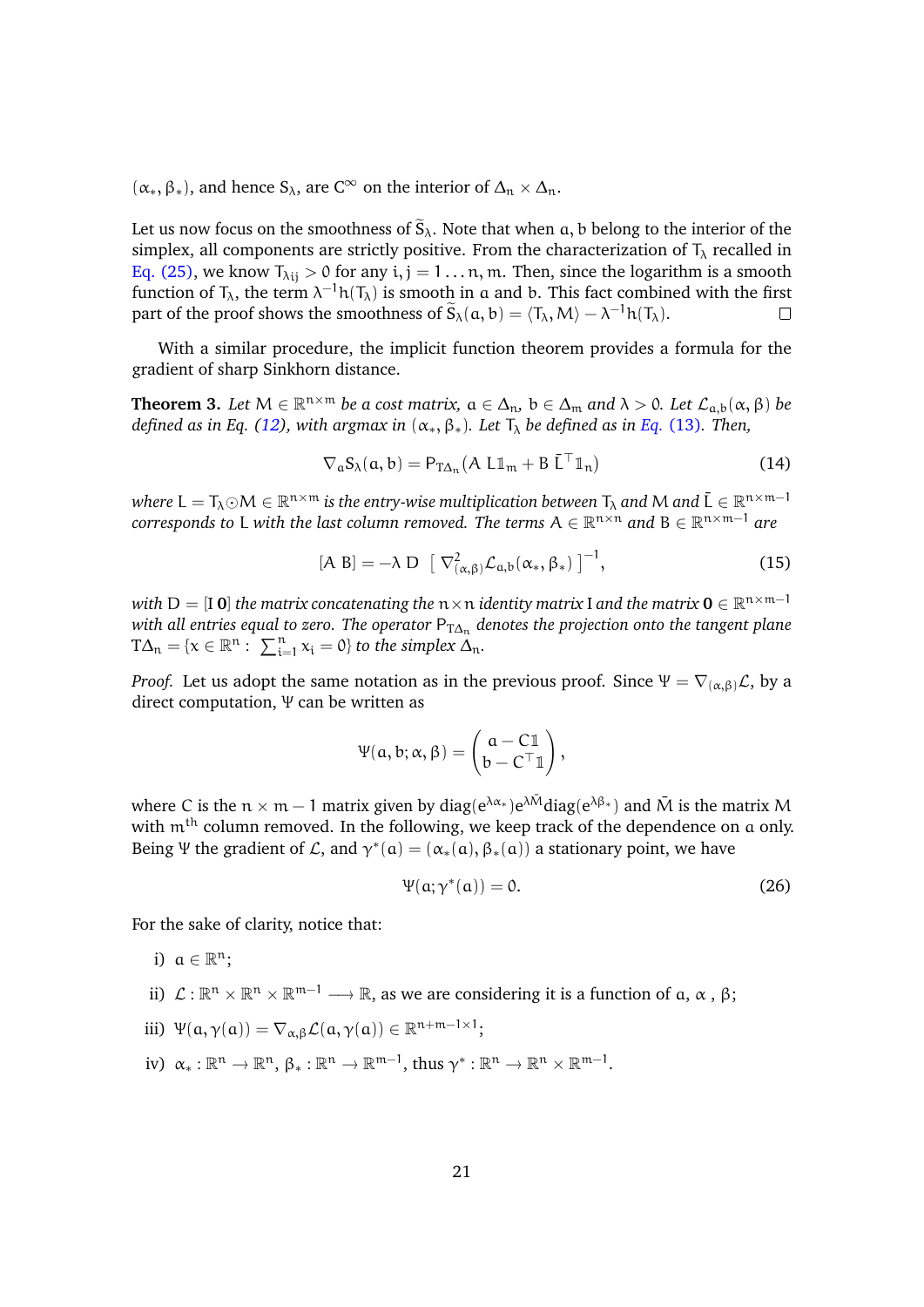Our goal is to derive  $\nabla_a \gamma^*(a)$ : by matrix differentiation rules [\[24\]](#page-14-12) and [Eq. \(26\),](#page-20-0)

$$
\nabla_{\mathfrak{a}} \Psi(\mathfrak{a}, \gamma^*(\mathfrak{a})) = \nabla_1 \Psi(\mathfrak{a}, \gamma^*(\mathfrak{a})) + \nabla_{\mathfrak{a}} \gamma^*(\mathfrak{a}) \nabla_2 \Psi(\mathfrak{a}, \gamma^*(\mathfrak{a})) = 0.
$$
 (27)

Let us analyse each term:  $\nabla_1 \Psi(\mathfrak{a}, \gamma^*(\mathfrak{a})) = [\mathbf{I}_n, \mathbf{0}_{n,m-1}]$  is  $n \times n+m-1$  matrix with identity and zeros block, and  $\nabla_2 \Psi(\mathfrak{a},\gamma^*(\mathfrak{a})) = \nabla^2_{\alpha,\beta}\mathcal{L}(\mathfrak{a},\gamma^*(\mathfrak{a})) =: H$  is the Hessian of  $\mathcal L$ evaluated at  $(a, \gamma^*(a))$ , which is a  $n+m-1 \times n+m-1$  matrix. Together with [Eq. \(27\),](#page-21-0) this yields

<span id="page-21-0"></span>
$$
\nabla_a\gamma^*(a)=[\nabla_a\alpha_*(a),\nabla_a\beta_*(a)]=-DH^{-1}.
$$

For the sake of clarity, note that  $\nabla_a \alpha_*(a)$  and  $\nabla_a \beta_*(a)$  contains the gradients of the components as columns, i.e.

$$
\nabla_a \alpha_* = \begin{pmatrix} \nabla_a \alpha_{*1}, & \nabla_a \alpha_{*2}, & \dots, & \nabla_a \alpha_{*n} \end{pmatrix}
$$
  
\n
$$
\nabla_a \beta_* = \begin{pmatrix} \nabla_a \beta_{*1}, & \nabla_a \beta_{*2}, & \dots, & \nabla_a \beta_{*m-1} \end{pmatrix}.
$$

Now, since  $S_\lambda(a, b) = \langle T_\lambda, M \rangle$  and  $T_\lambda$  corresponds to [Eq. \(25\)](#page-19-1) a straightforward computation shows that

$$
\nabla_{\alpha}S_{\lambda}(\alpha,b)=\sum_{i,j=1}^{n,m}\nabla_{\alpha}T_{\lambda ij}M_{ij}=\lambda\sum_{i,j=1}^{n,m}T_{\lambda ij}M_{ij}\nabla_{\alpha}\alpha_{*i}+\lambda\sum_{i,j=1}^{n,m-1}T_{\lambda ij}M_{ij}\nabla_{\alpha}\beta_{*j}.
$$

Setting  $L := T_{\lambda} \odot M$ , then the formula above can be rewritten as

$$
\nabla_\alpha S_\lambda(\alpha,b)=\lambda\sum_i^n\,\nabla_\alpha\alpha_{*i}\sum_{j=1}^m\,L_{ij}+\lambda\sum_{j=1}^{m-1}\nabla_\alpha\beta_{*j}\sum_{i=1}^n\,L_{ij},
$$

which is exactly

$$
\nabla_{\mathfrak{a}}S_{\lambda}(\mathfrak{a},\mathfrak{b})=\lambda(\nabla_{\mathfrak{a}}\alpha_{*}L\mathbb{1}_{\mathfrak{m}}+\nabla_{\mathfrak{a}}\beta_{*}\bar{L}^{\top}\mathbb{1}_{\mathfrak{n}}).
$$

Since by definition, the gradient belongs to the tangent space of the domain, and  $a \in \Delta_n$ , we project on the tangent space of the simplex, recovering  $P_{T\Delta_n}\lambda(\nabla_a\alpha_*L\mathbb{1}_m + \nabla_a\beta_*\bar{L}^\top\mathbb{1}_n)$ .  $\square$ 

#### **C.1 Massaging the gradient to get an algorithmic-friendly form**

In the proof of theorem [3](#page-6-0) we have derived a formula for the gradient of Sinkhorn distance. In this section we further manipulate it in order to obtain an algorithmic friendly expression that also points out some interesting bits that were hidden in the formula above. All the notation has already been introduced: from now on, we will drop the  $\lambda$  and denote the optimal plan by T to make the notation neater.

An explicit computation of the second derivatives of  ${\cal L}$  with respect to  $\alpha_{\rm i}$  and  $\beta_{\rm j}$  for  $i = 1, \ldots, n$  and  $j = 1, \ldots, m - 1$  leads to the following identity

$$
H = \begin{pmatrix} diag(T\mathbb{1}) & \bar{T} \\ \bar{T}^\top & diag(\bar{T}^\top\mathbb{1}) \end{pmatrix} = \begin{pmatrix} diag(\mathfrak{a}) & \bar{T} \\ \bar{T}^\top & diag(\bar{\mathfrak{b}}) \end{pmatrix}.
$$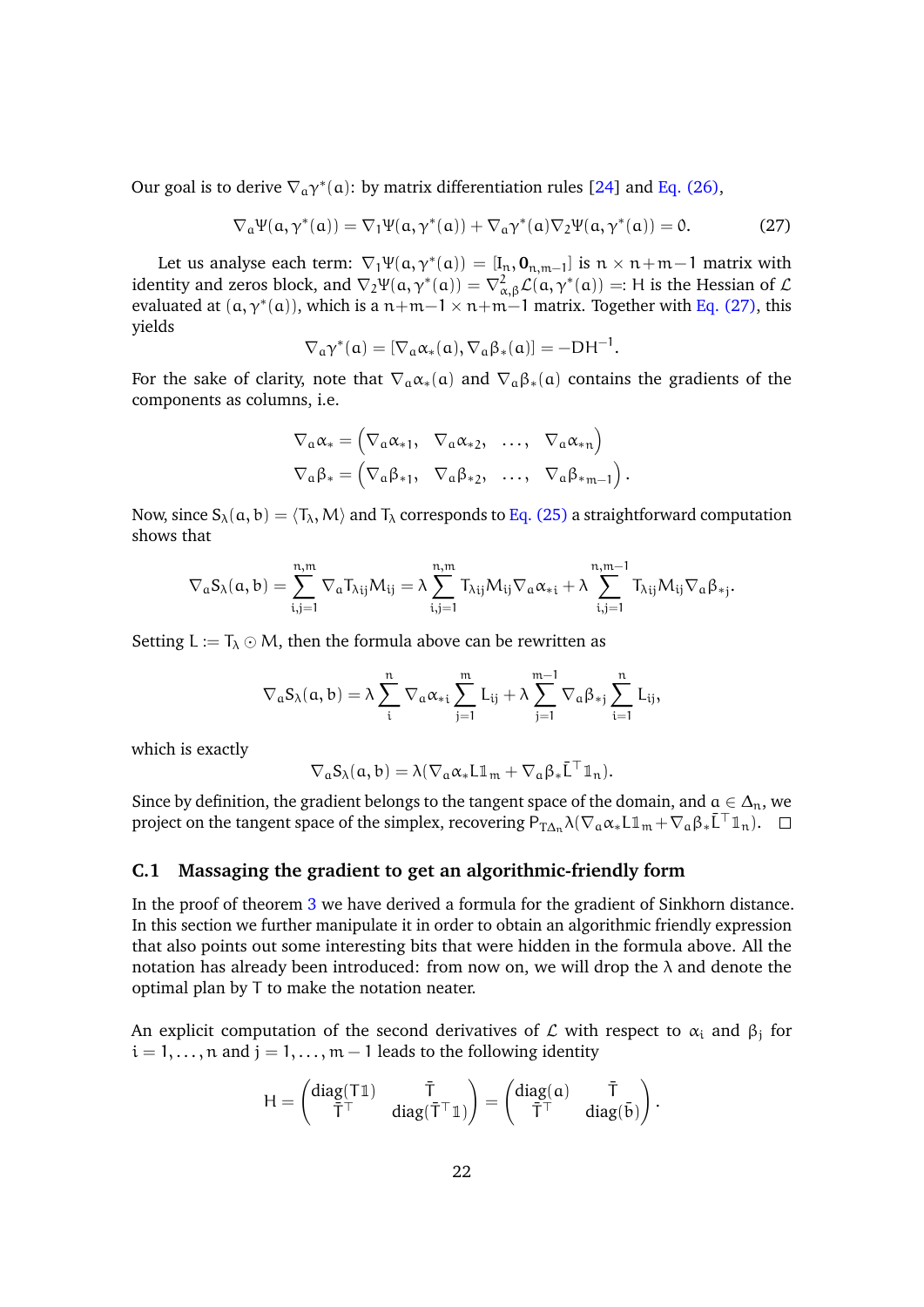That is, H is a block matrix and each block can be expressed in terms of the plan T. The block structure can be exploited when it comes to compute the inverse: we have shown that the gradient of the dual potentials is given by

$$
[\nabla_a \alpha_*, \nabla_a \beta_*] = -DH^{-1}, \qquad D = [I_n, \mathbf{0}_{n,m-1}].
$$

Now, the inverse of a block matrix is again a block matrix, say

$$
H^{-1} = \begin{pmatrix} K_1 & K_2 \\ K_3 & K_4 \end{pmatrix}.
$$

Then,  $[\nabla_{a} \alpha_{*}, \nabla_{a} \beta_{*}] = -[K_1, K_2]$ . By the formula of the block inverse, setting

$$
\mathcal{K} = diag(T\mathbb{1}) - \overline{T}diag(\overline{T}^{\top}\mathbb{1})^{-1}\overline{T}^{\top},
$$

the blocks  $K_1$  and  $K_2$  are given by

$$
K_1 = \mathcal{K}^{-1}, \qquad K_2 = -\mathcal{K}^{-1} \overline{T} \text{diag}(\overline{T}^\top \mathbb{1})^{-1}.
$$

Note that K is symmetric and so its inverse. Now, we can rewrite  $\lambda(\nabla_a\alpha_*L\mathbb{1}_m+\nabla_a\beta_*\bar{L}^\top\mathbb{1}_n)$ , with  $L = T \odot M$ , as

$$
\lambda\big(-\mathcal{K}^{-1}S\mathbb{1}_m+\mathcal{K}^{-1}\bar{T}diag(\bar{T}^{\top}\mathbb{1})^{-1}\bar{L}^{\top}\mathbb{1}_n\big)
$$

and we conclude that

$$
\nabla_a S_{\lambda}(a,b) = \lambda \cdot solve(\mathcal{K}, -L\mathbb{1}_m + \overline{T}diag(\overline{T}^{\top}\mathbb{1})^{-1}\overline{L}^{\top}\mathbb{1}_n).
$$

**Comment on Remark [1:](#page-7-2)** In the recent work [\[1\]](#page-13-4), it has been shown that Sinkhorn-Knopp algorithm outputs a matrix  $T_\lambda$  whose distance  $\|T_\lambda\mathbb{1} - \alpha\|_1 + \|T_\lambda^\top\mathbb{1} - \alpha\|_1$  from the transport polytope Π(a, b) is smaller than  $\epsilon$  in  $O(\epsilon^{-2} \log(s/\ell))$  iterations, where  $s = \sum_{ij} e^{-\lambda M_{ij}}$  and  $\ell = \min_{ij} e^{-\lambda M_{ij}}$ . Let us denote by  $M_{max}$  and  $M_{min}$  the maximum and minimum elements of M respectively. Then,

$$
\frac{s}{\ell} = \sum_{ij} e^{-\lambda(M_{ij}-M_{max})} \geq e^{-\lambda(M_{min}-M_{max})} \geq 1.
$$

This yields the lower bound

$$
log\left(\frac{s}{\ell}\right) \geq c\lambda
$$

where c is a constant independent of  $\lambda$ . We can then conclude that Sinkhorn-Knopp algorithm returns a matrix  $T_{\lambda}$  such that

$$
\langle T_\lambda,M\rangle\leq W(\mathfrak{a},\mathfrak{b})+\varepsilon
$$

in O(nm $\epsilon^{-2}M_{\text{max}}^2\lambda$ ).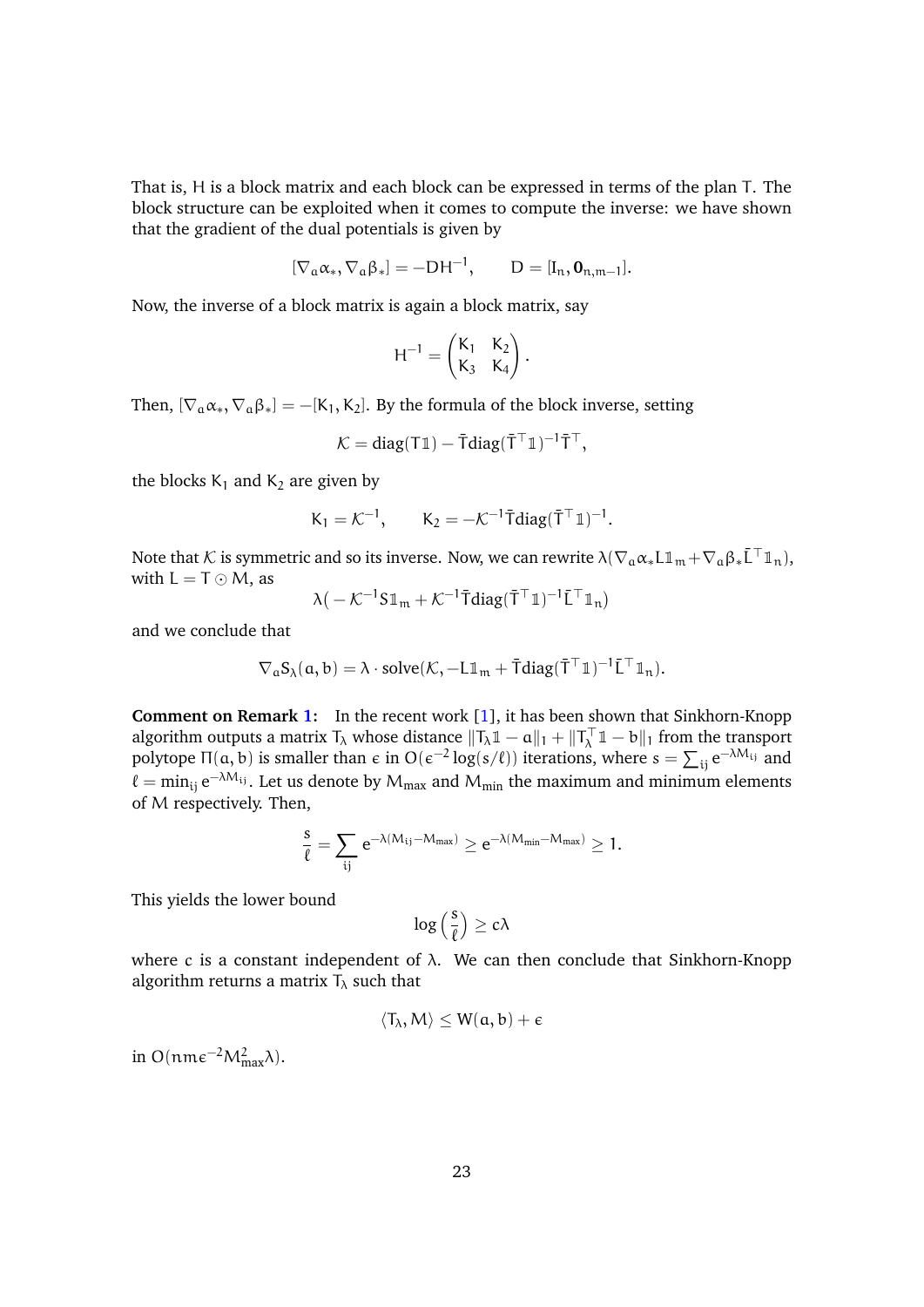# <span id="page-23-0"></span>**D Proofs in [5:](#page-8-0) Learning with Sinkhorn Loss Functions**

We recall the main definition and tools from [\[11\]](#page-13-2) needed to fully understand what discussed in section [5.](#page-8-0) The structured prediction estimator recalled in Eq.  $(18)$  is derived in [\[11\]](#page-13-2) for a large class of loss functions  $S: \mathcal{Y} \times \mathcal{Y} \to \mathbb{R}$  that are referred to as *Structure Encoding Loss Functions* (SELF) and satisfy the following assumption:

<span id="page-23-1"></span>**Definition 6** (SELF). Let *Y* be a set. A function  $S: Y \times Y \rightarrow \mathbb{R}$  is a Structure Encoding Loss Function *(SELF) if there exists a separable Hilbert space*  $\mathcal{H}_\mathcal{Y}$  *with inner product*  $\langle\cdot,\cdot\rangle_{\mathcal{H}_\mathcal{Y}}$ *, a continuous map*  $\psi : \mathcal{Y} \to \mathcal{H}_{\mathcal{Y}}$  *and a bounded linear operator*  $V : \mathcal{H}_{\mathcal{Y}} \to \mathcal{H}_{\mathcal{Y}}$  *such that* 

$$
S(y, y') = \langle \psi(y), V\psi(y') \rangle_{\mathcal{H}_{\mathcal{Y}}} \qquad y, y' \in \mathcal{H}_{\mathcal{Y}}.
$$
 (28)

While in [\[11\]](#page-13-2) it has been observed that a wide range of commonly used loss functions are SELF, no such result was known for Sinkhorn loss. This work also provides an answer to this question. In this direction, let us show a first result on smooth function, which will be a key tool in the rest of the analysis. Note that we will use the notation  $H<sup>r</sup>$  for the Sobolev space  $W_2^r$ .

<span id="page-23-2"></span>**Theorem 7.** *(Smooth functions are SELF) Let*  $\mathcal{Y} = \Delta_n$ *. Any function*  $S : \mathcal{Y} \times \mathcal{Y} \to \mathbb{R}$  *such* that  $\mathcal{S} \in \mathrm{C}^\infty(\mathcal{Y} \times \mathcal{Y})$  is SELF.

*Proof.* By assumption  $\mathcal{S} \in \mathrm{C}^\infty(\mathcal{Y} \times \mathcal{Y})$ . Since  $\mathcal Y$  is compact,

$$
C^{\infty}(\mathcal{Y}\times\mathcal{Y})=C^{\infty}(\mathcal{Y})\otimes C^{\infty}(\mathcal{Y})\subset H^{r}(\mathcal{Y})\otimes H^{r}(\mathcal{Y}), \qquad (29)
$$

for  $r = (n+1)/2$ . The Sobolev space  $H^{r}(\mathcal{Y})$  is a Reproducing Kernel Hilbert Space (RKHS) [\[7\]](#page-13-10) and we denote by  $k_y = k(y, \cdot) \in H^r(\mathcal{Y})$  the reproducing kernel. The product space  $H^r \otimes H^r$ is also an RKHS with reproducing kernel  $\mathsf{K}((y_1, y_2), (y_1', y_2')) = \mathsf{k}(y_1, y_1')\mathsf{k}(y_2, y_2'),$  i.e. in general  $K_{y,y'} = k_y \otimes k_{y'}$ . Since  $S \in H^r \otimes H^r$ , by reproducing property there exists a function  $V \in H^r \otimes H^r$  such that

$$
\mathcal{S}(y,y')=\langle V,k_y\otimes k_{y'}\rangle_{H^s\otimes H^s}.
$$

By the isometric isomorphism  $H^r \otimes H^r \cong HS(H^r, H^r)$  [\[27\]](#page-15-13), with  $HS(H^r, H^r)$  the space of Hilbert-Schmidt operators from H<sup>r</sup> to itself, it holds

$$
\mathcal{S}(y, y') = \langle V, k_y \otimes k_{y'} \rangle_{H^r \otimes H^r} = \langle V, k_y \otimes k_{y'} \rangle_{HS} = \text{Tr}(V^* k_y \otimes k_{y'}) = \langle k_{y'}, V^* k_{y} \rangle_{H^r}, \quad (30)
$$

where  $V^*$  is the adjoint operator of V. To meet the conditions of definition [6](#page-23-1) it remains to show that V<sup>\*</sup> and k<sub>y</sub> are bounded. But k<sub>y</sub> is bounded in H<sup>r</sup> for any  $y \in \mathcal{Y}$  by definition of reproducing kernel and the operator norm  $||V^*||$  is bounded from above by the Hilbert-Schmidt norm  $||V||_{HS}$  which is trivially bounded since  $V \in HS(H^{\tau}, H^{\tau})$ .  $\Box$ 

**Corollary 8.** *The regularized and sharp Sinkhorn losses*  $\widetilde{S}_{\lambda}$  *and*  $S_{\lambda}$  :  $\Delta_n^{\epsilon} \times \Delta_n^{\epsilon} \to \mathbb{R}$  *are SELF.* 

*Proof.* Since  $\Delta_n^{\epsilon} \subset \Delta_n$  is compact and  $\widetilde{S}_{\lambda}$ ,  $S_{\lambda}$  are  $C^{\infty}$  in the interior on  $\Delta_n \times \Delta_n$  by Thm. [2,](#page-5-0) a direct application of the result above shows that  $S_\lambda$  and  $S_\lambda$  are SELF.  $\Box$ 

Summing up these elements, the proof of Thm. [4](#page-9-1) easily follows: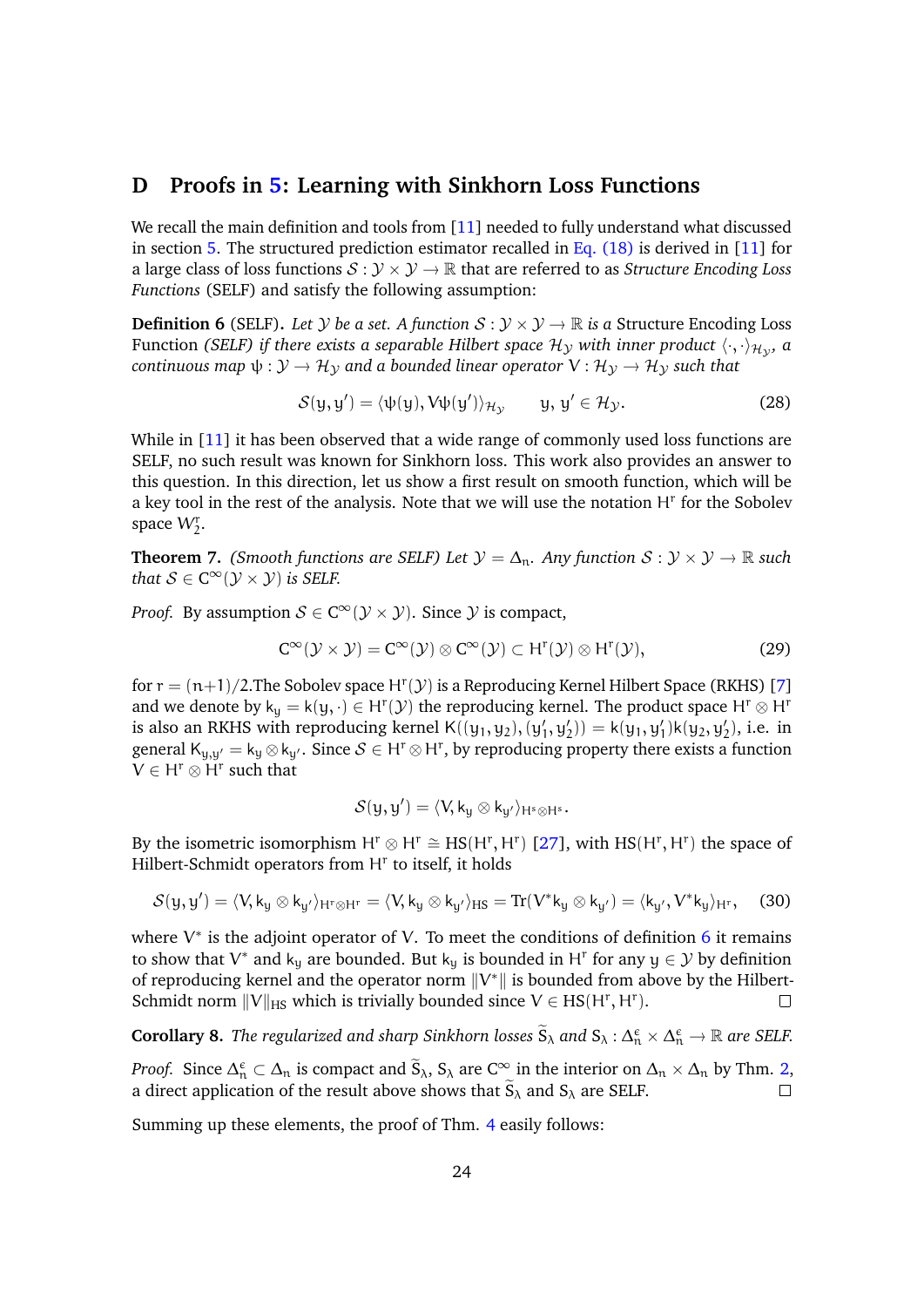**Theorem 4** (Universal Consistency). Let  $\mathcal{Y} = \Delta_{\mathfrak{w}}^{\epsilon}$ ,  $\lambda > 0$  and S be either  $\widetilde{S}_{\lambda}$  or  $S_{\lambda}$ . Let k *be a bounded continuous universal<sup>[2](#page-24-0)</sup> kernel on X. For any*  $\ell \in \mathbb{N}$  *and any distribution*  $\rho$  *on*  $\mathcal{X} \times \mathcal{Y}$  let  $\hat{f}_\ell : \mathcal{X} \to \mathcal{Y}$  be the estimator in Eq. [\(18\)](#page-8-1) trained with  $(x_i, y_i)_{i=1}^{\ell}$  points independently  $\mathit{sampled}$  from  $\rho$  and  $\gamma_\ell = \ell^{-1/4}.$  Then

$$
\lim_{\ell \to \infty} \mathcal{E}(\hat{f}_{\ell}) = \min_{f: \mathcal{X} \to \mathcal{Y}} \mathcal{E}(f) \quad \text{with probability 1.}
$$
 (20)

*Proof.* Since  $\widetilde{S}_\lambda$ ,  $S_\lambda$  are SELF function and  $\Delta_n^{\epsilon}$  is compact, the result follows from Thm. 4 in [\[11\]](#page-13-2).  $\Box$ 

We conclude the section with some comments on Thm. [5](#page-10-1) and its proof. We have shown that  $\tilde{S}_{\lambda}$  and  $S_{\lambda}$  are SELF and can be written as

$$
S_{\lambda}(y, y') = \langle k_y, V k_{y'} \rangle_{H^r(\Delta_n^{\varepsilon})}
$$
\n(31)

with k the reproducing kernel of the Sobolev space  $H^r(\Delta_n^{\varepsilon})$ .

**Theorem 5** (Learning Rates). Let  $\mathcal{Y} = \Delta_{n}^{\varepsilon}$ ,  $\lambda > 0$  and S be either  $\widetilde{S}_{\lambda}$  or  $S_{\lambda}$ . Let  $\mathcal{H} =$  $W_2^{(n+1)/2}$  $Z_2^{(n+1)/2}(\mathcal{Y})$  and  $k : \mathcal{X} \times \mathcal{X} \to \mathbb{R}$  *be a bounded continuous reproducing kernel on*  $\mathcal{X}$  *with associated RKHS F. Let*  $\hat{f}_l : \mathcal{X} \to \mathcal{Y}$  *be the estimator in Eq.* [\(18\)](#page-8-1) *trained with*  $\ell$  *training* points independently sampled from ρ and with  $\gamma = \ell^{-1/2}$ . If  $g^*$  defined in Eq. [\(22\)](#page-10-0) is such that g <sup>∗</sup> ∈ H ⊗ F*, then*

$$
\mathcal{E}(\mathbf{f}) - \min_{\mathbf{f}: \mathcal{X} \to \mathcal{Y}} \mathcal{E}(\mathbf{f}) \le c \,\tau^2 \ell^{-1/4} \tag{23}
$$

*holds with probability*  $1 - 8e^{-\tau}$  *for any*  $\tau > 0$ , with c a constant independent of  $\ell$  and  $\tau$ .

*Proof.* The proof substantially takes advantage of the fact that  $S_\lambda$  and  $S_\lambda$  are SELF and inherits the generalization bounds proved in Thm. 5 in [11]. inherits the generalization bounds proved in Thm. 5 in [\[11\]](#page-13-2).

**Remark 4.** *A relevant question is whether the Wasserstein distance could be similarly framed in the setting of structured prediction. However, the argument used to address Sinkhorn distances relies on their smoothness properties and cannot be extended to the Wasserstein distance, which is not differentiable. A completely different approach may still be successful and we will investigate this question in future work.*

## **E Experiment on MNIST**

This last section is a short supplement to section  $6$ . We present a small experiment on the MNIST dataset that has the same flavour as the experiment on GoogleQuickDraw dataset but adresses a more specific target: to evaluate better the quality of the prediction rather than the overall quality of the reconstructed image, we train the SVM classifier trained on a separate dataset made of 2000 examples of lower halves of digits 1, 2, 5, 8, 9. Since the classificator is trained on lower halves only, we have selected a subset of digits with clearly

<span id="page-24-0"></span><sup>&</sup>lt;sup>2</sup>This is a standard assumptions for universal consistency (see [\[35\]](#page-15-6)). Example:  $k(x, x') = e^{-\|x - x'\|^2/\sigma}$ .